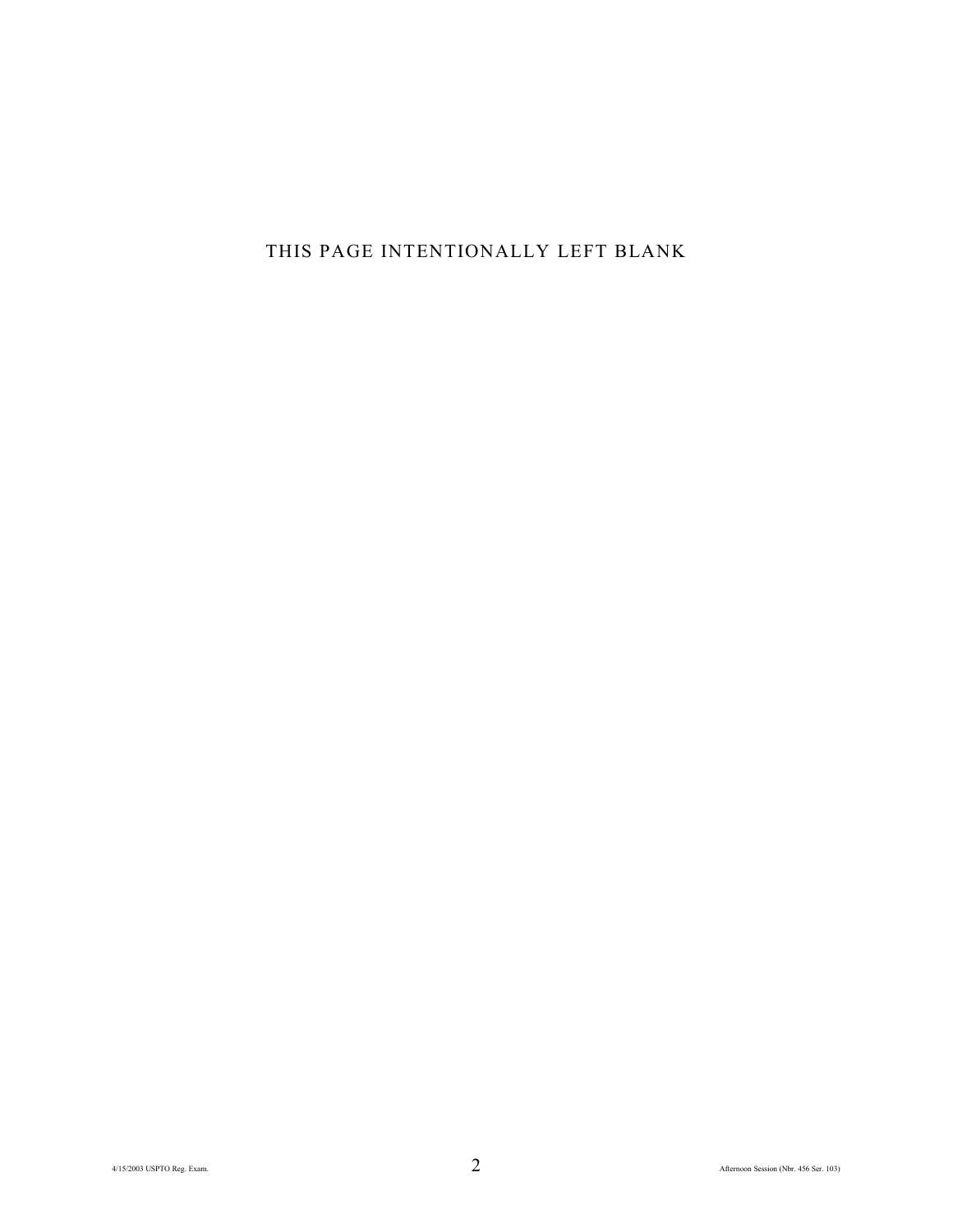1. Harriet filed a nonprovisional patent application in the USPTO containing a written assertion of small entity status. Based upon the USPTO rules and the procedures set forth in the MPEP, which of the following statements is correct?

- (A) If Harriet files a related, continuing application wherein small entity status is appropriate and desired, it will not be necessary to specifically establish assertion of such status in the continuing application.
- (B) If Harriet files a related, reissue application wherein small entity status is appropriate and desired, it will be necessary to specifically establish assertion of such status in the reissue application.
- (C) If Harriet files a related, divisional application under 37 CFR 1.53, wherein small entity status is appropriate and desired, it will not be necessary to specifically establish assertion of such status in the divisional application.
- (D) If Harriet refiles her application as a continued prosecution application under 37 CFR 1.53(d), wherein small entity status is appropriate and desired, it will not be necessary to specifically establish assertion of such status in the continued prosecution application.
- (E) If Harriet subsequently assigns her rights to another party for whom small entity status is appropriate and desired, it will be necessary to specifically re-establish assertion of such status.

2. A U.S. patent application discloses a first embodiment of an invention, a composition made of known materials in equal amounts by weight of A, B, and C. The application discloses a second embodiment of the invention comprising equal amounts by weight of A, B, and C, and an effective amount of D, a known material, to reduce excess moisture from the composition. The application also discloses a third embodiment of the invention comprising equal amounts by weight of A, B, and C, and an effective amount of D to reduce the acidity of the composition. The application fully discloses guidelines for determining an effective amount of D to reduce excess moisture from the composition, and determining an effective amount of D to reduce the acidity of the composition. The application discloses that the amount of D needed to reduce excess moisture from the composition differs from the amount of D needed to reduce the acidity of the composition. Which of the following claims, if included in the application, provides a proper basis for a rejection under 35 USC 112, second paragraph in accordance with the USPTO rules and the procedures set forth in the MPEP?

- (A) Claim 1. A composition comprising: equal amounts by weight of A, B, and C, and an effective amount of D to reduce the acidity of the composition.
- (B) Claim 1. A composition comprising: equal amounts by weight of A, B, and C, and an effective amount of D.
- (C) Claim 1. A composition comprising: equal amounts by weight of A, B, and C, and an effective amount of D to reduce excess moisture from the composition.
- (D) Claim 1. A composition comprising: equal amounts by weight of A, B, and C.
- (E) None of the above.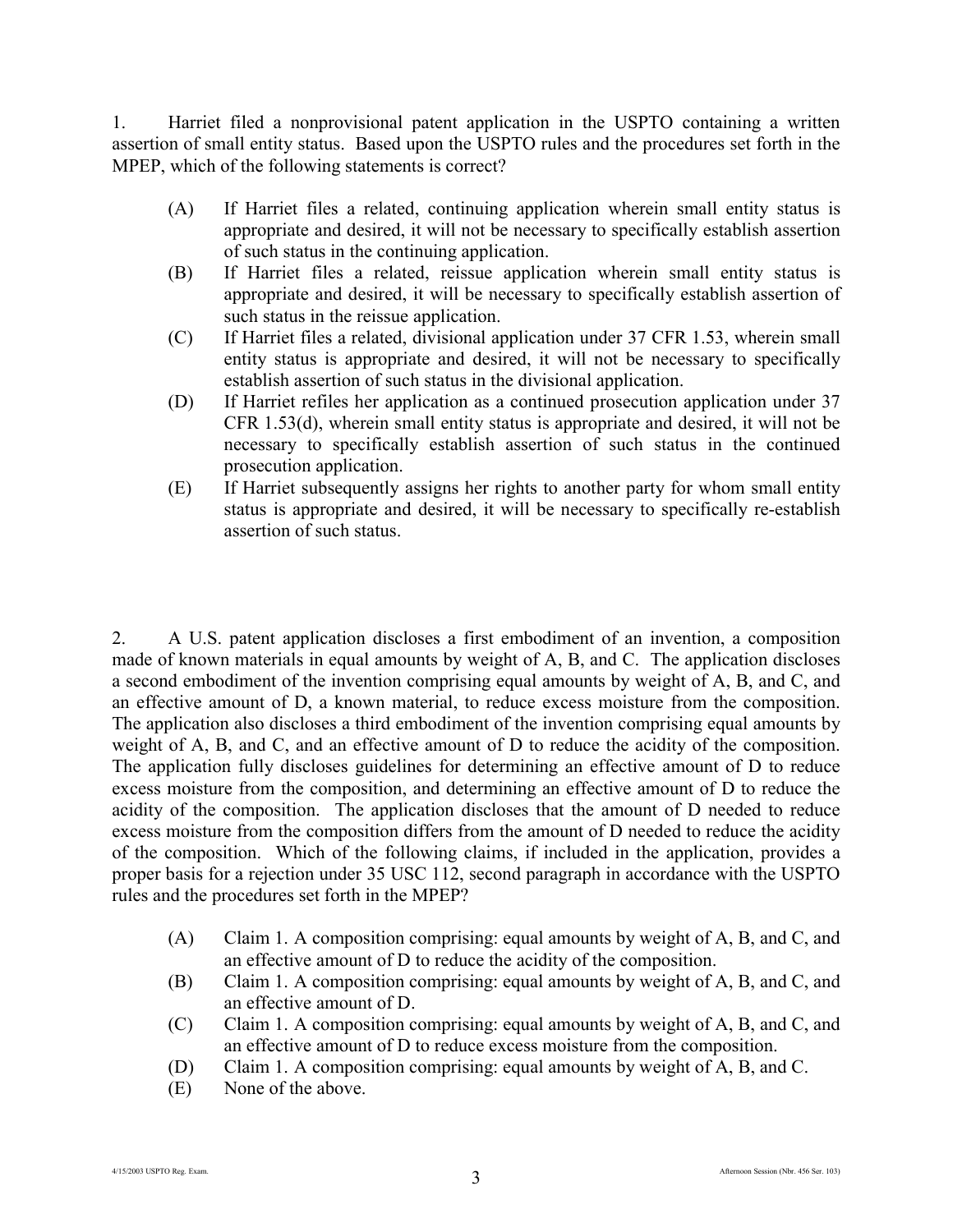3. In accordance with the USPTO rules and the procedures in the MPEP, in which of the following instances is the reference properly available as prior art under 35 USC 102(d)?

- (A) A U.S. patent application is filed within the one year anniversary date of the filing date of the foreign application. The reference is the foreign application.
- (B) The applicant files a foreign application, later timely files a U.S. application claiming priority based on the foreign application, and then files a continuationin-part (CIP) application, and the claims in the CIP are not entitled to the filing date of the U.S. parent application. The foreign application issues as a patent before the filing date of the CIP application and is used to reject the claims directed to the added subject matter under 35 USC 102(d)/103. The reference is the foreign application.
- (C) The applicant files a foreign application, and later timely files a U.S. application claiming priority based on the foreign application. The examined foreign application has been allowed by the examiner and has not been published before the U.S. application was filed. The reference is the foreign application.
- (D) The reference is a defensive publication.
- (E) All of the above.

4. The Office mailed an Office action containing a proper final rejection dated July 8, 2002. The Office action did not set a period for reply. On January 7, 2003, in reply to the final rejection, a registered practitioner filed a request for continued examination under 37 CFR 1.114, a request for a suspension of action under 37 CFR 1.103(c) to suspend action for three months, and proper payment all required fees. No submission in reply to the outstanding Office action accompanied the request for continued examination. No other paper was submitted and no communication with the Office was held until after Midnight, January 8, 2003. Which of the following statements accords with the USPTO rules and the procedures set forth in the MPEP?

- (A) If an appropriate reply is submitted within the three month period of suspension permitted under 37 CFR 1.103(c), the application will not be held abandoned.
- (B) The application will not be held abandoned if an appropriate reply is submitted within the three month period of suspension and it is accompanied by a showing that the reply could not have been submitted within the period set in the final rejection. For example, the reply includes a showing based on an experiment that required 8 months to conduct.
- (C) No reply will prevent the application from being held abandoned.
- (D) If, on January 10, 2003, the primary examiner and applicant agree to an examiner's amendment that places the application in condition for allowance and a notice of allowance is mailed within the three month period of suspension, application X will not be held abandoned.
- (E) No other submission by applicant is necessary because application X is still pending. The examiner is required to act on the request for continued examination after expiration of the three month period of suspension.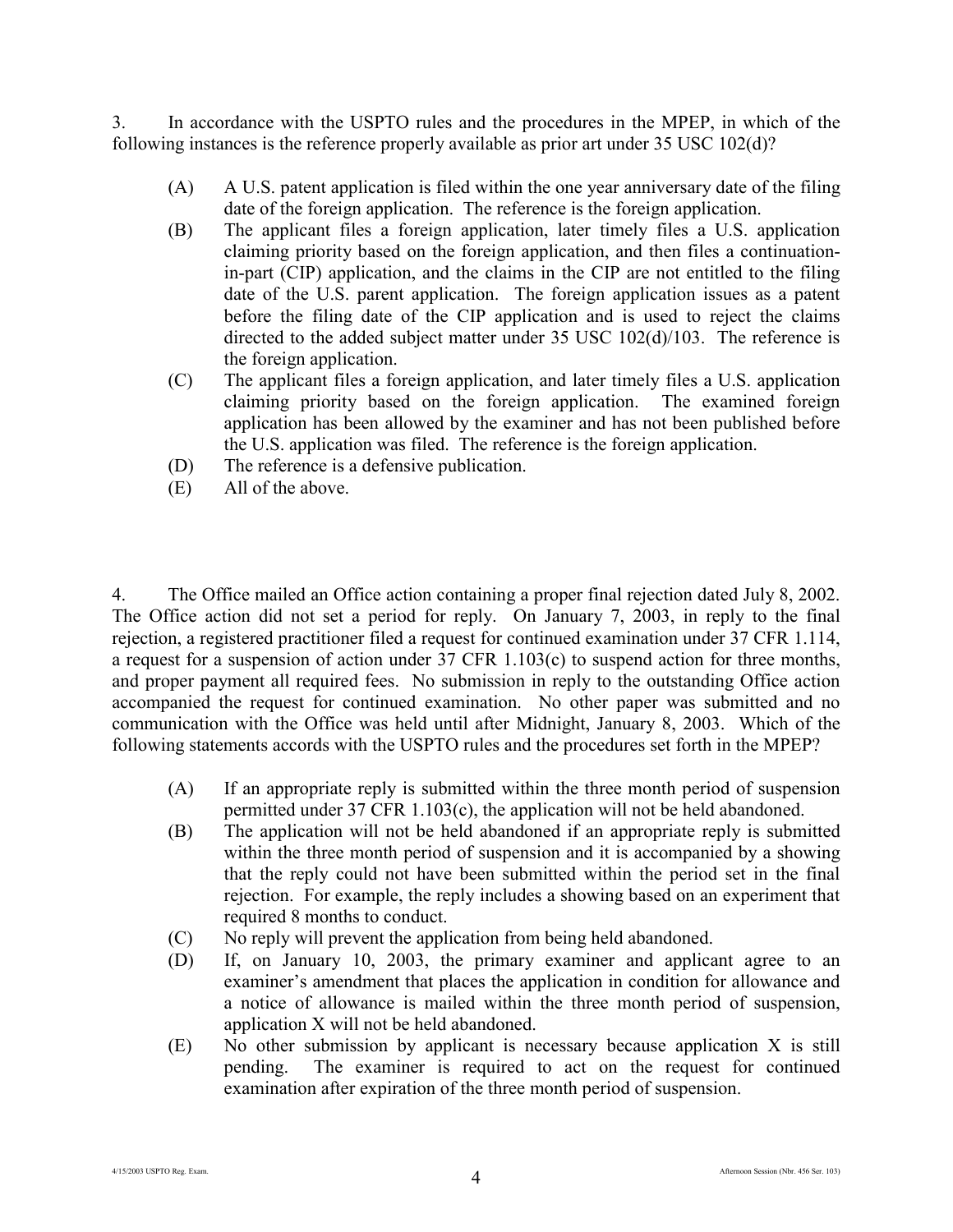5. Which of the following practices or procedures may be properly employed in accordance with the USPTO rules and the procedures set forth in the MPEP to overcome a rejection properly based on 35 USC 102(a)?

- (A) Perfecting a claim to priority under 35 USC 119(a)-(d) based on a foreign application having a foreign priority filing date that antedates the reference.
- (B) Filing a declaration under 37 CFR 1.131 showing that the cited prior art antedates the invention.
- (C) Filing a declaration under 37 CFR 1.132 showing that the reference invention is by "others."
- (D) Perfecting priority under 35 USC 119(e) or 120 by, in part, amending the declaration of the application to contain a specific reference to a prior application having a filing date prior to the reference.
- (E) (A), (B) (C), and (D).

6. In accordance with the USPTO rules and the procedures of the MPEP, which of the following is true?

- (A) If after the filing of a reissue application no errors in the original patent are found, a reissue patent will be granted on the reissue application noting no change, and the original patent will be returned to the applicant.
- (B) In order to add matter not previously found in the patent, a continuation-in-part reissue application must be filed.
- (C) In a reissue application, additions and deletions to the original patent should be made by underlining and bracketing, respectively, except for changes made in prior Certificates of Correction and disclaimer(s) of claims under 37 CFR 1.321(a).
- (D) A dependent claim may be broadened in a reissue application only in the first two years of the enforceable life of the patent.
- $(E)$  (A),  $(B)$ , and  $(C)$ .

7. In accordance with the USPTO rules and the procedures set forth in the MPEP, for a nonprovisional application to receive a filing date in the USPTO under 37 CFR 1.53(b), all of the following must be filed except:

- (A) An oath or declaration under  $37$  CFR 1.51(b)(2).
- (B) A specification as prescribed by the first paragraph of 35 USC 112.
- (C) A description pursuant to 37 CFR 1.71.
- (D) At least one claim pursuant to 37 CFR 1.75.
- (E) Any drawing required by 37 CFR 1.81(a).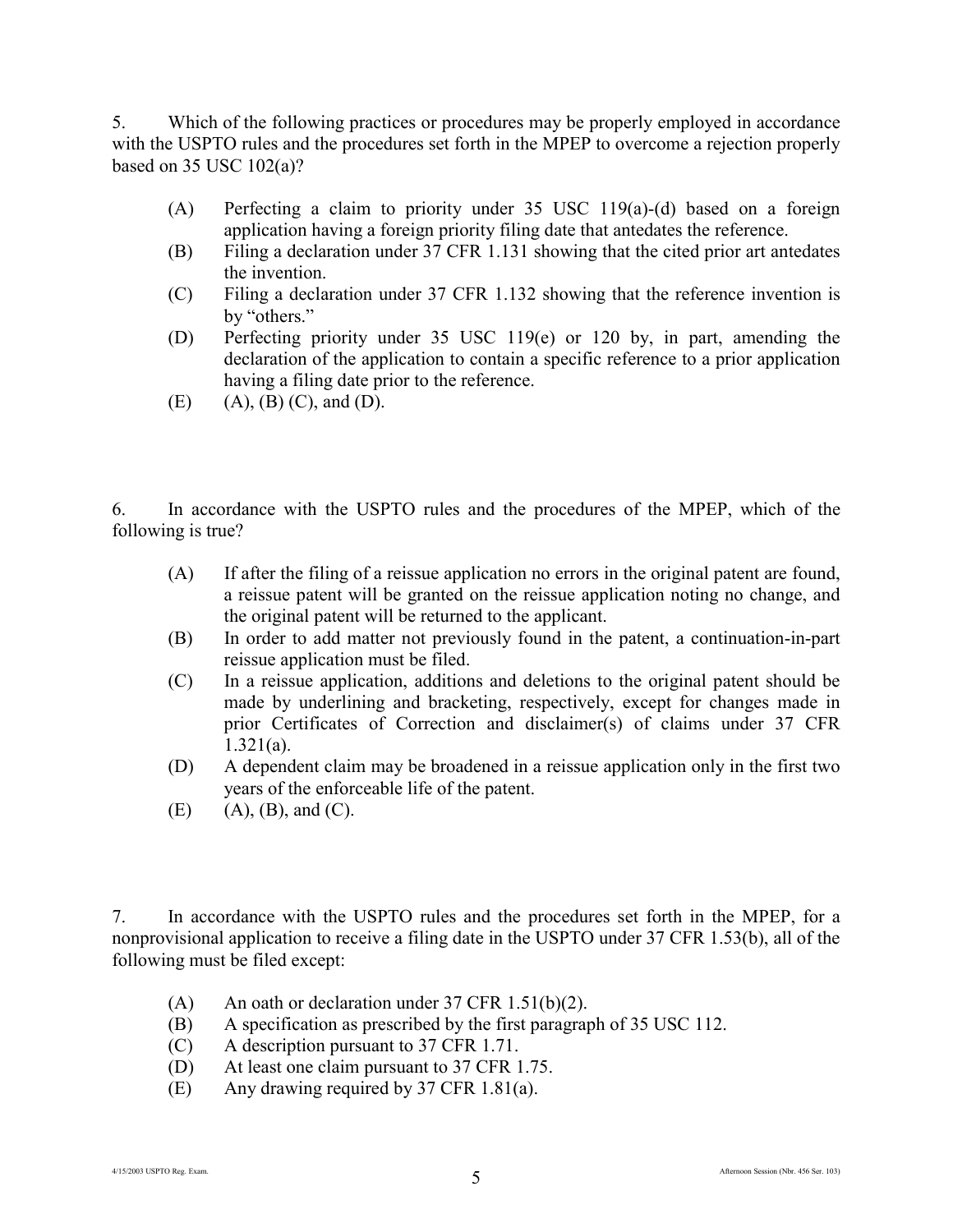8. A complete continuation application by the same inventors as those named in the prior application may be filed under  $35 \text{ USC } 111(a)$  using the procedures of  $37 \text{ CFR } 1.53(b)$  by providing, in accordance with the USPTO rules and the procedures set forth in the MPEP:

- (A) A copy of the prior application, including a copy of the signed declaration in the prior application, as amended.
- (B) A new and proper specification (including one or more claims), any necessary drawings, a copy of the signed declaration as filed in the prior application (the new specification, claim(s), and drawings do not contain any subject matter that would have been new matter in the prior application), and all required fees.
- (C) A new specification and drawings and a newly executed declaration. The new specification and drawings may contain any subject matter that would have been new matter in the prior application.
- (D) A new specification and drawings, and all required fees.
- $(E)$  (A),  $(B)$ ,  $(C)$  and  $(D)$ .

9. Inventors B and C are employed by Corporation D, which authorized registered practitioner E to prepare and file a patent application claiming subject matter invented by B and C. Inventor B signed the oath, an assignment to Corporation D, and a power of attorney authorizing practitioner E to prosecute the application. Inventor C refused to sign the oath and any assignment documents for the application. The employment contract between inventor C and Corporation D contains no language obligating C to assign any invention to Corporation D. A patent application was properly filed in the USPTO under 37 CFR 1.47 naming B and C as inventors, but without inventor C signing the oath. C has now started his own company competing with Corporation D producing a product with the invention in the application. Inventor B is a friend of inventor C and wants C to have continued access to the application. Which of the following statements is in accordance with the USPTO rules and the procedures set forth in the MPEP?

- (A) Inventor C, who has not signed the oath or declaration, may revoke the power of attorney to practitioner E and appoint practitioner F to prosecute the application.
- (B) Inventor C cannot be excluded from access t the application because inventor B has not agreed to exclude inventor C. In order to exclude a co-inventor from access to an application, all the remaining inventors must agree to exclude that coinventor.
- (C) Inasmuch as one of the named joint inventors has not assigned his or her rights to Corporation D, the corporation is not an assignee of the entire right and interest, and therefore cannot exclude inventor C from access to the application.
- (D) An inventor who did not sign the oath or declaration filed in an application can always be excluded from access to an application.
- (E) An assignee filing an application can control access to an application and exclude inventors who have not assigned their rights and other assignees from inspecting the application.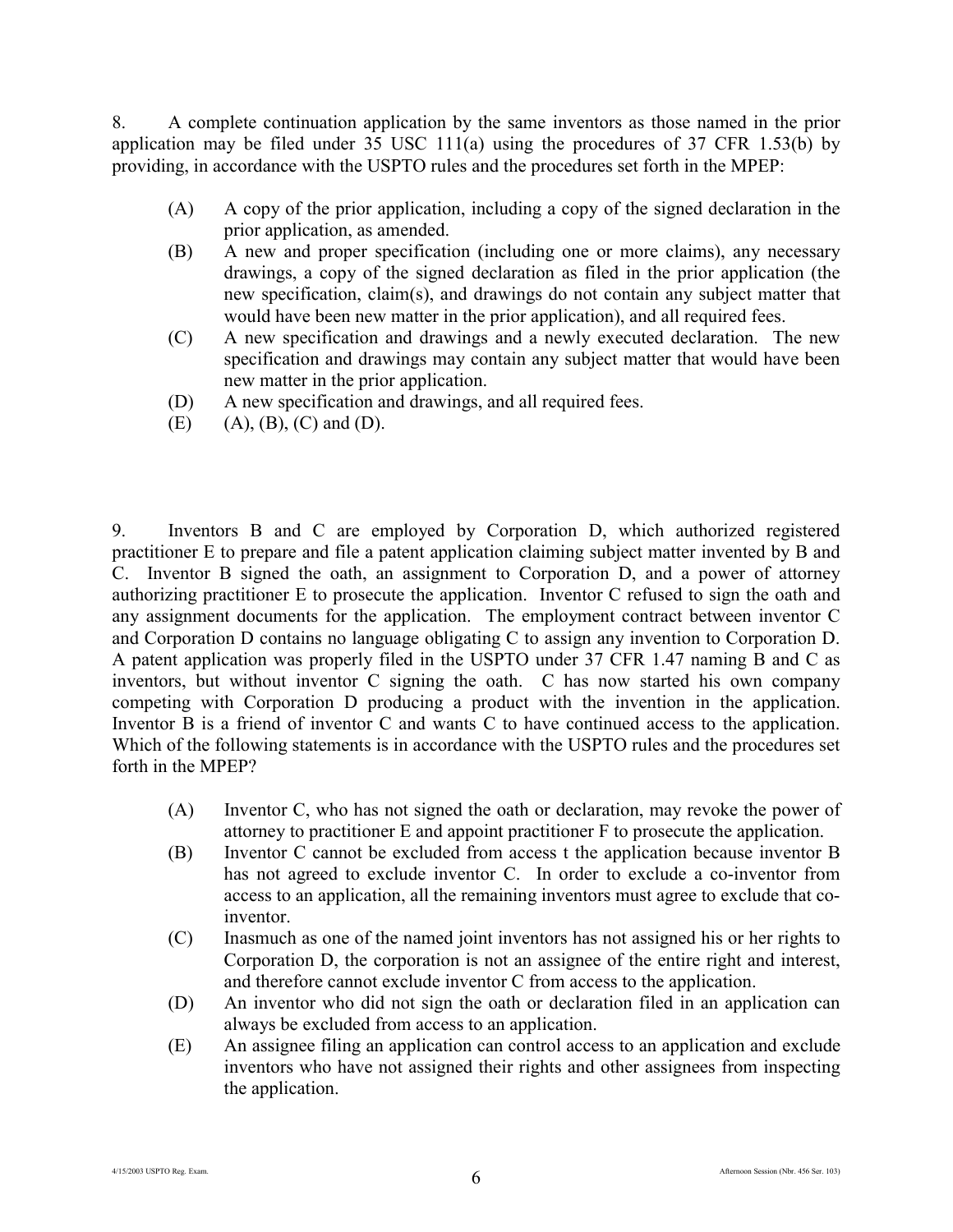10. In accordance with the USPTO rules and the procedures set forth in the MPEP, which of the following is true?

- (A) There is no practical difference between an objection and rejection of a claim.
- (B) If the form of the claim (as distinguished from its substance) is improper, an objection is made.
- (C) An objection, if maintained by an examiner, is subject to review by the Board of Patent Appeals and Interferences.
- (D) An example of a proper objection is where the claims are refused because they fail to comply with the second paragraph of 35 USC 112.
- (E) An example of a proper rejection is a rejection of a dependent claim for being dependent on a claim that has been rejected only over prior art, where the dependent claim is otherwise allowable.

11. A registered practitioner properly recorded an assignment document for application A identifying XYZ Company as the assignee. The document assigns to XYZ Company the "subject matter claimed in Application A." A proper restriction requirement was made by a primary examiner in application A between two distinct inventions, and the practitioner elected to prosecute one of the inventions. Application A was prosecuted, and later became abandoned. Before the abandonment date of application A, the practitioner filed a complete application B as a proper divisional application of application A. Application B claimed the nonelected invention of Application A, and was published as a U.S. application publication. XYZ Company remains the assignee of application A. What must the practitioner do in accordance with the USPTO rules and the procedures set forth in the MPEP to ensure that XYZ Company is listed as the assignee on the face of any patent issuing from application B?

- (A) File a proper assignment document in application B identifying XYZ Company as the assignee.
- (B) File a proper assignment document in application B identifying XYZ Company as the assignee, and confirm that USPTO's bibliographic data for application B identifies XYZ Company as the assignee by checking the filing receipt for application B, the U.S. application publication of application B, or the USPTO's Patent Application Information Retrieval (PAIR) system data for application B, depending on when the practitioner filed the assignment document in application B.
- (C) Confirm that XYZ Company is identified as the assignee on the U.S. application publication of application B.
- (D) File a proper assignment document in application B identifying XYZ Company as the assignee, and confirm that XYZ Company is identified as the assignee on the U.S. application publication of application B.
- (E) Upon allowance of application B, the practitioner must identify XYZ Company as the assignee in the appropriate space on the Issue Fee Transmittal form for specifying the assignee for application B.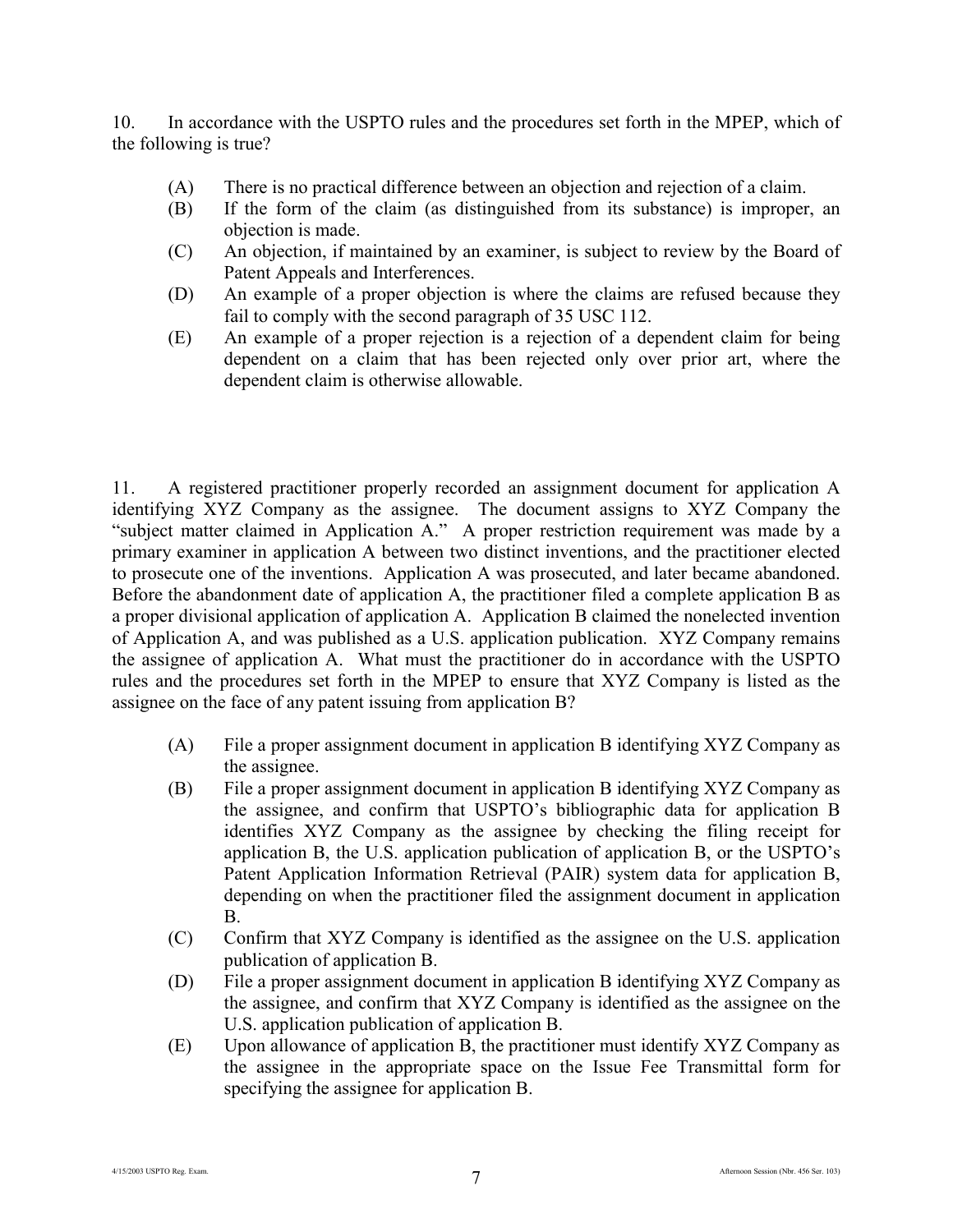12. In accordance with the USPTO rules and the procedures set forth in the MPEP, which of the following is true?

- (A) Interferences will generally be declared even when the applications involved are owned by the same assignee since only one patent may issue for any given invention.
- (B) A senior party in an interference is necessarily the party who obtains the earliest actual filing date in the USPTO.
- (C) Reexamination proceedings may not be merged with reissue applications since third parties are not permitted in reissue applications.
- (D) After a reexamination proceeding is terminated and the certificate has issued, any member of the public may obtain a copy of the certificate by ordering a copy of the patent.
- (E) None of the above.

13. Prior to filing a patent application for a client, a registered practitioner determined that the client was entitled to claim small entity status under 37 CFR 1.27. The practitioner filed a patent application for the client on November 1, 2002 together with a claim for small entity status under 37 CFR 1.27. On December 2, 2002, a Notice to File Missing Parts was mailed setting a two month period for reply and requiring the basic filing fee and the surcharge under 37 CFR 1.16(e). The practitioner timely submitted the small entity fees for the basic filing fee and the surcharge as required in the Notice. Shortly thereafter, the practitioner discovered that on October 31, 2002, the day before the application was filed, the client, without advising the practitioner, had assigned all rights in the invention that is the subject of the application to an entity that would not qualify for small entity status under 37 CFR 1.27. In accordance with the USPTO rules and the procedures set forth in the MPEP, which of the following actions would be the best action for the practitioner to take?

- (A) File a continuing application under 37 CFR 1.53(b) with the large entity filing fee and then file a letter of express abandonment under 37 CFR 1.138 in the original application after the continuing application has been accorded a filing date.
- (B) Promptly file a notification of loss of small entity status under 37 CFR 1.27(g) and, thereafter, pay large entity fees whenever any subsequent fees are required.
- (C) Wait until a Notice of Allowance is received and then timely submit the large entity issue fee along with a notification of loss of small entity status under 37 CFR  $1.27(g)$ .
- (D) File a paper under 37 CFR 1.28(c) requesting that the good faith error in claiming small entity status be excused and complying with the separate submission and itemization requirements of 37 CFR 1.28(c) and including payment of the deficiency owed.
- (E) Pay the difference between the large entity filing fee and small entity filing fee and the difference between the large entity surcharge and small entity surcharge within two months from the mail date of the Notice to File Missing Parts.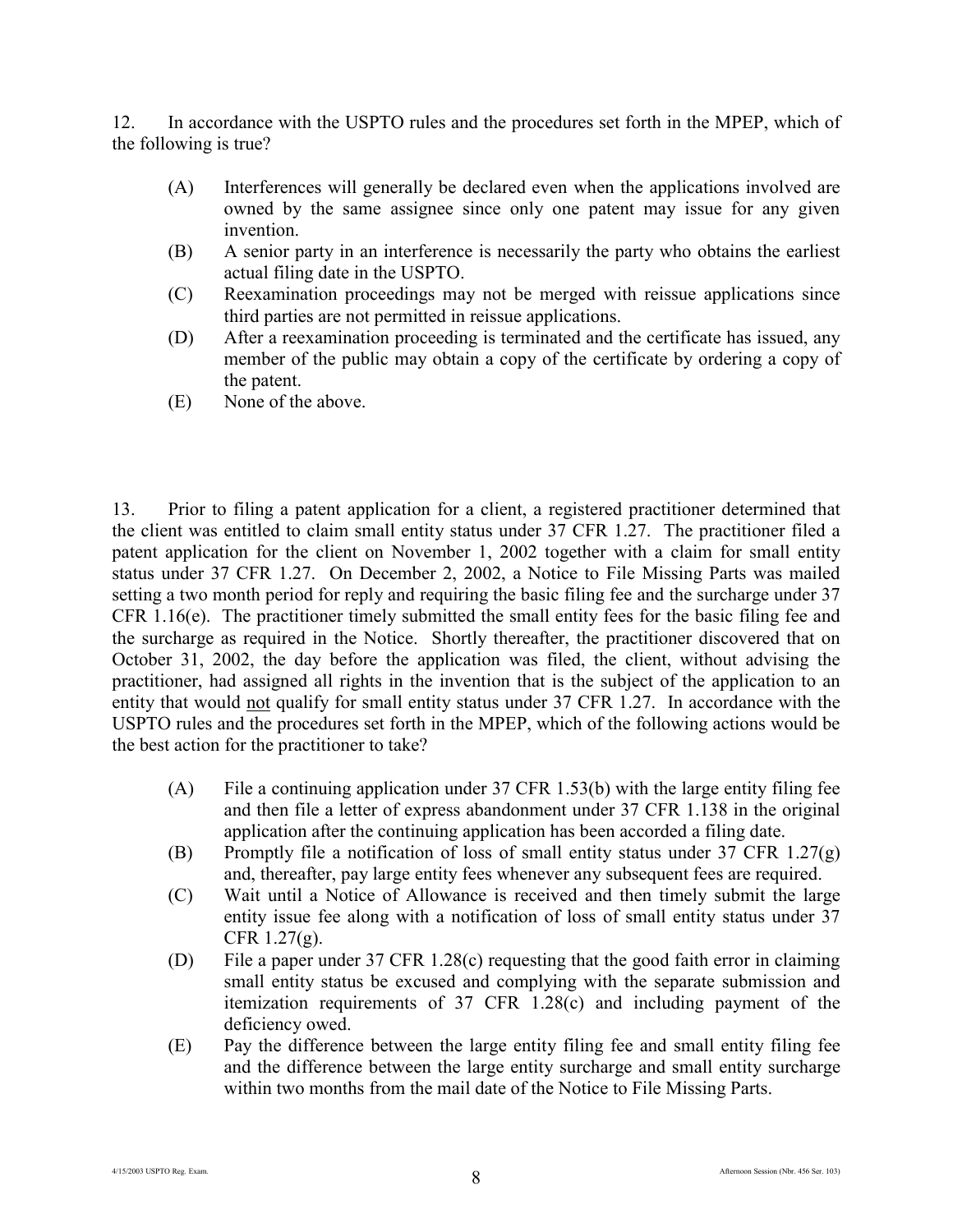14. Mark Twine obtains a patent directed to a machine for manufacturing string. The patent contains a single claim (Claim 1) which recites six claim elements. The entire interest in Twine's patent is assigned to the S. Clemens String Co., and Twine is available and willing to cooperate with S. Clemens String Co. to file a reissue application. A subsequent reissue application includes Claim 2, which is similar to original Claim 1. However, one of the elements recited in Claim 2 is broader than its counterpart element in the original claim. The remaining five elements are narrower than their respective counterpart elements in the original patent claim. Which of the following scenarios accords with the USPTO rules and the procedures set forth in the MPEP?

- (A) The S. Clemens String Co. files the reissue application more than 2 years after the issue date of the original patent application.
- (B) The S. Clemens String Co. files the reissue application less than 2 years after the issue date of the original patent but more than 2 years after original application filing date.
- (C) Mark Twine files the reissue application less than 2 years after the issue date of the original patent but more than 2 years after original application filing date.
- (D) Mark Twine files the reissue application more than 2 years after the issue date of the original patent.
- (E) Mark Twine and the S. Clemens String Co. jointly file the reissue application more than 2 years after the issue date of the original patent.

15. Able conceived the invention claimed in a patent application. In conceiving the invention, Able used and adopted ideas and materials known in the art and invented by others. Ben, Able's employee, reduced the invention to practice at Able's request and totally pursuant to Able's suggestions. Being unable to afford a patent practitioner's fees to prepare and prosecute the application, Able convinced John to pay for the practitioner's services in return for an interest in the invention. John did nothing more than provide the funds for the practitioner. Which of the following is in accordance with the USPTO rules and the procedures set forth in the MPEP?

- (A) Able need not be the one to reduce the invention to practice so long as the reduction to practice occurred on his or her behalf. Able can be properly named as inventor in the application.
- (B) To be named an inventor, it is not necessary for John to have contributed to the conception of the invention. Ben, not Able, can be named as inventor in the application.
- (C) In conceiving the invention, Able may not consider and adopt ideas and materials derived from any sources, such as ideas of previous inventors. Able cannot be properly named as inventor in the application.
- (D) John and Able may be properly named as joint inventors of the invention in the application.
- (E) John, Ben, and Able may be properly named as joint inventors of the invention in the application.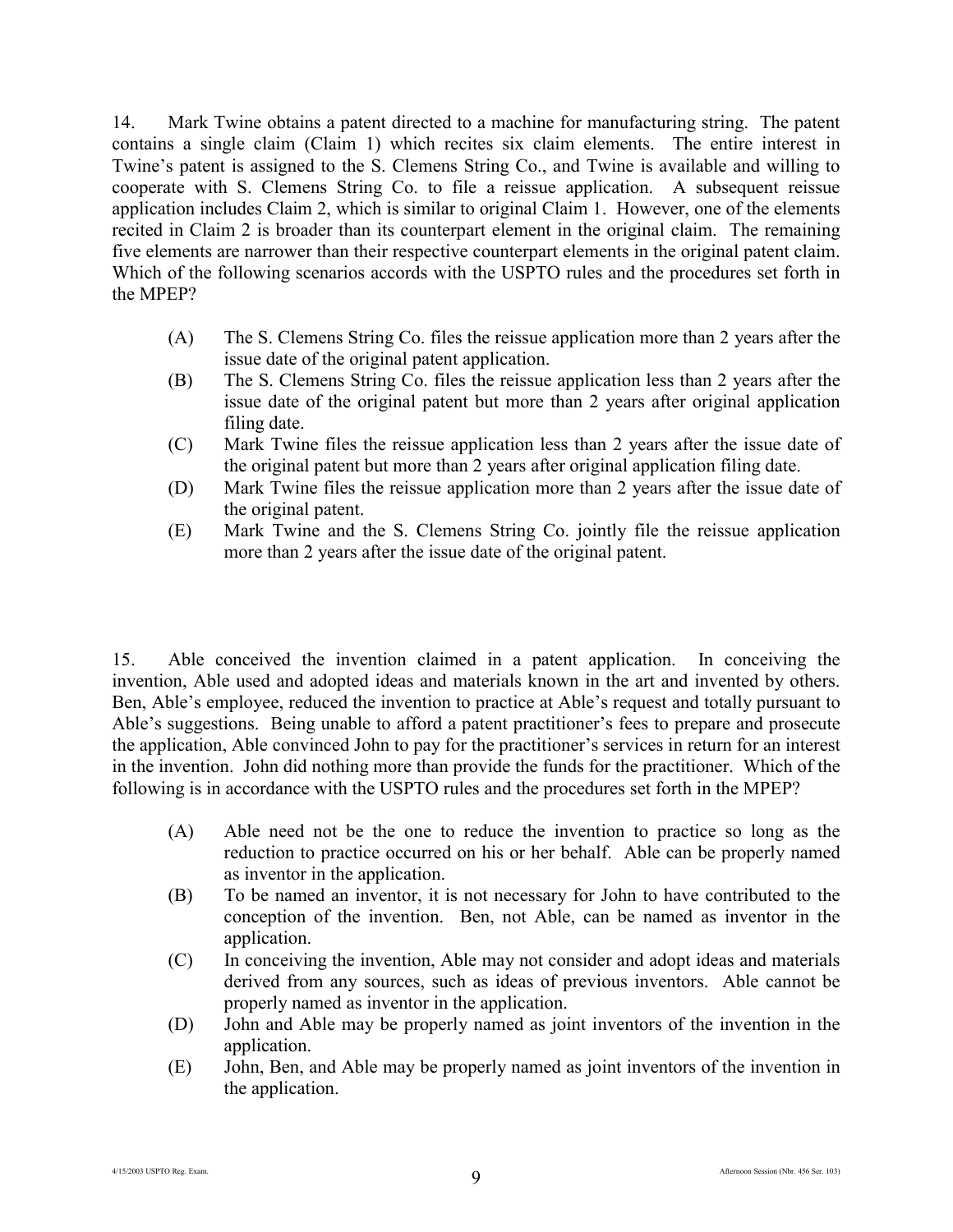16. Claim 1 of an application recites "[a]n article comprising: (a) a copper substrate; and (b) a electrically insulating layer on said substrate." The specification defines the term "copper" as being elemental copper or copper alloys. In accordance with USPTO rules and procedures set forth in the MPEP, for purposes of searching and examining the claim, the examiner should interpret the term "copper" in the claim as reading on:

- (A) Elemental copper only, based on the plain meaning of "copper."
- (B) Copper alloys only, based on the special definition in the specification.
- (C) Elemental copper and copper alloys, based on the special definition in the specification.
- (D) Any material that contains copper, including copper compounds.
- (E) None of the above.

17. Rolland files a U.S. patent application fourteen months after he perfects an invention in Europe. In accordance with the USPTO rules and the procedures set forth in the MPEP, which of the following would establish a statutory bar against the granting of a U.S. patent to Rolland?

- (A) A foreign patent issued to Rolland 11 months prior to the filing date of Rolland's U.S. patent application. The foreign patent was granted on an application that was filed 23 months prior to the effective filing date of Rolland's U.S. patent application. The foreign patent application and the U.S. patent application claim the same invention.
- (B) The invention was described in a printed publication in the United States, 11 months prior to the filing date of the U.S. patent application.
- (C) The invention was in public use in the United States, less than one year prior to the filing date of the U.S. patent application.
- (D) The invention was on sale in a foreign (NAFTA member) country, more than one year prior to the filing date of the U.S. patent application.
- (E) None of the above.

18. In accordance with the USPTO rules and the procedures set forth in the MPEP, in which of the following cases is the date of actual receipt by the USPTO not accorded as the application filing date?

- (A) Provisional application filed without claims.
- (B) Non-provisional application filed containing an error in inventorship.
- (C) Non-provisional application filed which fails to identify the inventor(s).
- (D) Non-provisional application with executed oath filed without any claim(s).
- (E) Non-provisional application filed using a certificate of mailing in accordance with 37 CFR 1.8.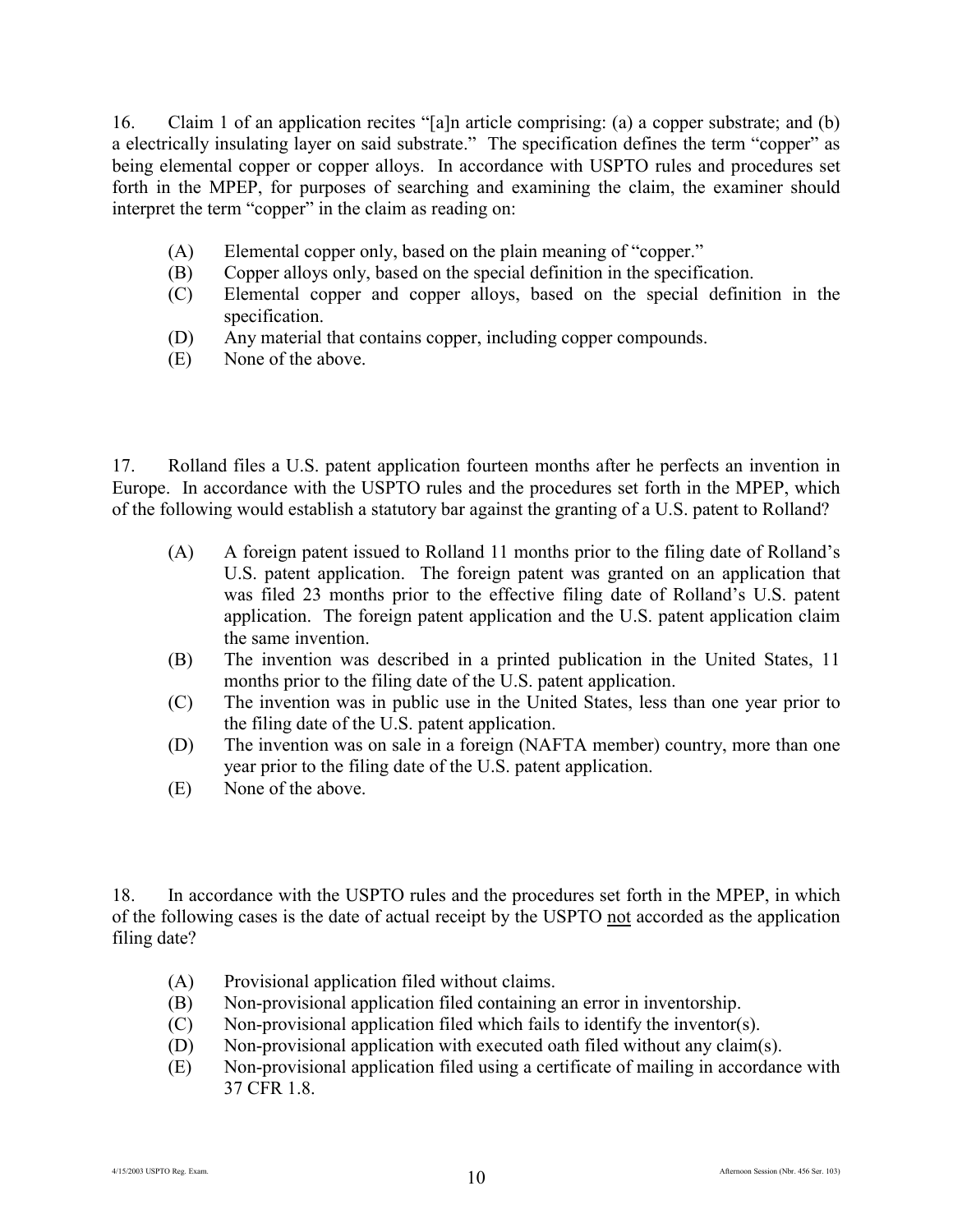19. In connection with the utility of an invention described in a patent application, which of the following conforms to the USPTO rules and the procedure set forth in the MPEP?

- (A) A deficiency under 35 USC 101 also creates a deficiency under 35 USC 112, first paragraph.
- (B) To overcome a rejection under 35 USC 101, it must be shown that the claimed device is capable of achieving a useful result on all occasions and under all conditions.
- (C) A claimed invention is properly rejected under 35 USC 101 as lacking utility if the particular embodiment disclosed in the patent lacks perfection or performs crudely.
- (D) To overcome a rejection under 35 USC 101, it is essential to show that the claimed invention accomplishes all its intended functions.
- (E) A claimed invention lacks utility if it is not commercially successful.

20. Inventor Joe is anxious to get a patent with the broadest claim coverage possible for the invention. Joe retained a registered practitioner, Jane, to obtain the advantage of legal counsel in obtaining broad protection. Jane filed a patent application for the invention. The inventor heard that, although patent prosecution is conducted in writing, it is possible to get interviews with examiners. Joe believes an interview might hasten the grant of a patent by providing the examiner a better understanding of the true novelty of the invention. Which of the following are consistent with the USPTO rules and the procedures set forth in the MPEP regarding usage of interviews?

- (A) Prior to the first Office action being mailed the inventor calls the examiner to whom the application is docketed to offer help in understanding the specification.
- (B) After receiving the first Office action Jane calls the examiner for an interview for the purpose of clarifying the structure and operation of the invention as claimed and disclosed, because the examiner's analysis regarding patentability in the rejection is novel and suggests that the examiner is interpreting the claimed invention in a manner very different from the inventor's intent.
- (C) Jane has Larry, a registered practitioner in the Washington D.C. area, who is more familiar with interview practice to call the examiner. Jane gives Larry a copy of the first Office action, which suggests that the primary examiner's analysis is incorrect, and offers to explain why. Jane instructs Larry that because Larry is unfamiliar with the inventor, Larry should not agree to possible ways in which the claims could be modified, or at least indicate to the examiner that Jane would have to approve of any such agreement.
- (D) Jane calls the primary examiner after receiving the final rejection, demanding that the examiner withdraw the finality of the final action. When the examiner states that the final rejection is proper, Jane demands an interview as a matter of right to explain the arguments.
- $(E)$  (B) and  $(D)$ .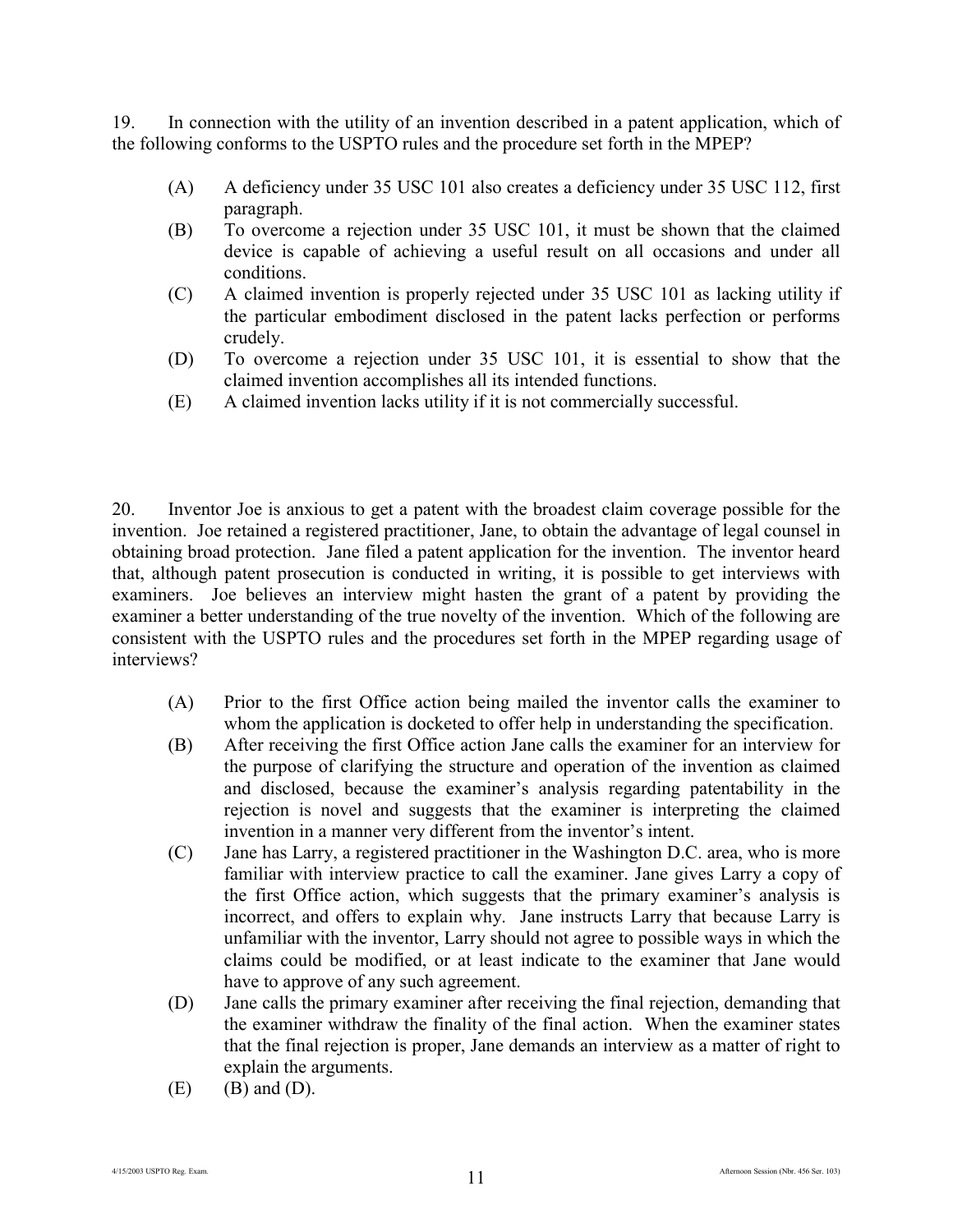21. In accordance with the USPTO rules and the procedures set forth in the MPEP, a petition to make a patent application special may be filed without fee in which of the following cases?

- (A) The petition is supported by applicant's birth certificate showing applicant's age is 62.
- (B) The petition is supported by applicant's unverified statement that applicant's age is 65.
- (C) The petition is supported by applicant's statement that there is an infringing device actually on the market, that a rigid comparison of the alleged infringing device with the claims of the application has been made, and that applicant has made a careful and thorough search of the prior art.
- (D) The petition is accompanied by a statement under 37 CFR 1.102 by applicant explaining the relationship of the invention to safety of research in the field of recombinant DNA research.
- (E) The petition is accompanied by applicant's statement explaining how the invention contributes to the diagnosis, treatment or prevention of HIV/AIDS or cancer.

22. The Potter patent application was filed on June 6, 2002, claiming subject matter invented by Potter. The Potter application properly claims priority to a German application filed on June 6, 2001. In a first Office action all the claims of the Potter application are rejected under 35 USC 102(e) based on a U.S. patent application publication to Smith et al ("Smith"). A registered practitioner prosecuting the Potter application ascertains that the relevant subject matter in Smith's published application and Potter's claimed invention were, at the time Potter's invention was made, owned by ABC Company or subject to an obligation of assignment to ABC Company. The practitioner ascertains that the Smith application was filed on April 10, 2001 and that the Smith application was published on December 5, 2002. Smith and Potter do not claim the same patentable invention. To overcome the rejection without amending the claims which of the following replies would not comply with the USPTO rules and the procedures set forth in the MPEP to be an effective reply for overcoming the rejection?

- (A) A reply that only contains arguments that Smith fails to teach all the elements in the only independent claim, and which specifically points out the claimed element that Smith lacks.
- (B) A reply that consists of an affidavit or declaration under 37 CFR 1.131 properly proving invention of the claimed subject matter of the Potter application prior to April 10, 2001.
- (C) A reply that consists of an affidavit or declaration under 37 CFR 1.132 properly showing that Smith's invention is not by "another."
- (D) A reply that properly states that the invention of the Potter application and the Smith application were commonly owned by ABC Company at the time of the invention of the Potter application.
- (E) All of the above.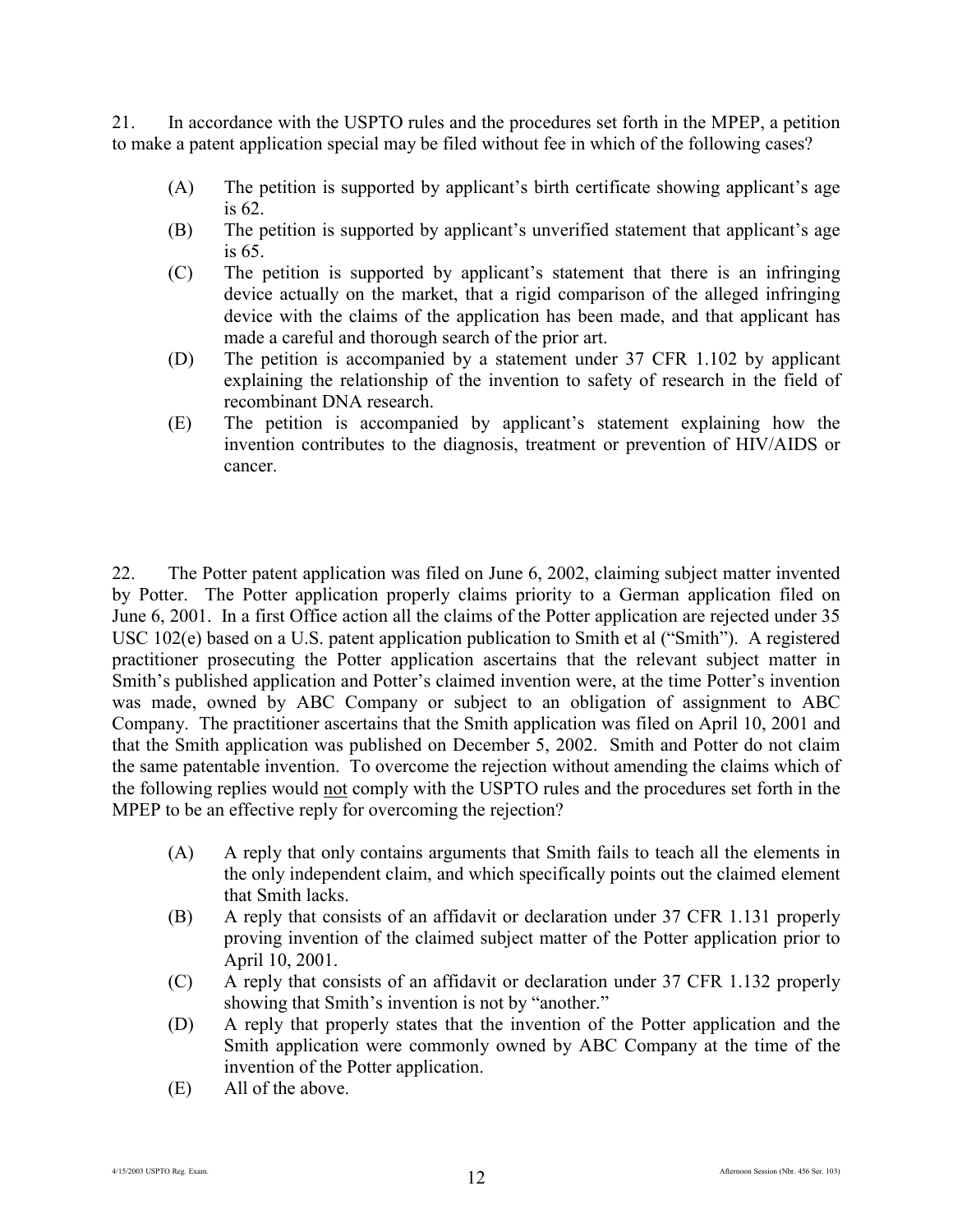23. The claims in a patent application having been twice or finally rejected, the applicant files a timely Notice of Appeal on January 2, 2003. In accordance with USPTO rules and procedures set forth in the MPEP, which of the following situations should the USPTO not notify the applicant that the Appeal Brief is defective and allow him an opportunity to correct the deficiency?

- (A) The Appeal Brief is filed on July 10, 2003, without a request for extension of time under 37 CFR 1.136.
- (B) The Appeal Brief is submitted unsigned.
- (C) The Appeal Brief states that the claims do not stand or fall together, and presents argument as to why the claims are separately patentable, but the primary examiner does not agree with the applicant's argument.
- (D) The Appeal Brief does not state whether the claims stand or fall together, but presents arguments why the claims subject to the same rejection are separately patentable.
- (E) The Appeal Brief does not address one of the grounds of rejection stated by the primary examiner.

24. Registered practitioner Joe duly files a non-provisional utility patent application on May 6, 1999. The USPTO sends Joe a notice of allowance dated November 13, 2000. On November 23, 2000, Joe learns about a publication ("Smith reference") which he knows to be material to patentability of the claims presented in the application, but which was not considered by the examiner during prosecution of the application. Joe prepares an information disclosure statement that complies with the provisions of 37 CFR 1.98, listing the Smith reference. In accordance with USPTO rules and procedure which of the following actions, if taken by Joe, will result in the examiner considering the Smith reference during prosecution of the application?

- (A) Prior to Wednesday, February 14, 2001, filing a request for continued examination of the application, the information disclosure statement, and the fee for a request for continued examination, but not paying the issue fee.
- (B) Timely paying the issue fee, and thereafter filing a request for continued examination of the application together with the information disclosure statement, and the fee for a request for continued examination, but not submitting a petition under 37 CFR 1.313.
- (C) After Tuesday, February 13, 2001, filing a request for continued examination of the application together with the information disclosure statement, and the fee for a request for continued examination, but not paying the issue fee.
- (D) Timely paying the issue fee, and after the patent issues filing a request for continued examination of the application, the information disclosure statement, the fee for a request for continued examination, and a petition under 37 CFR 1.313.
- (E) None of the above.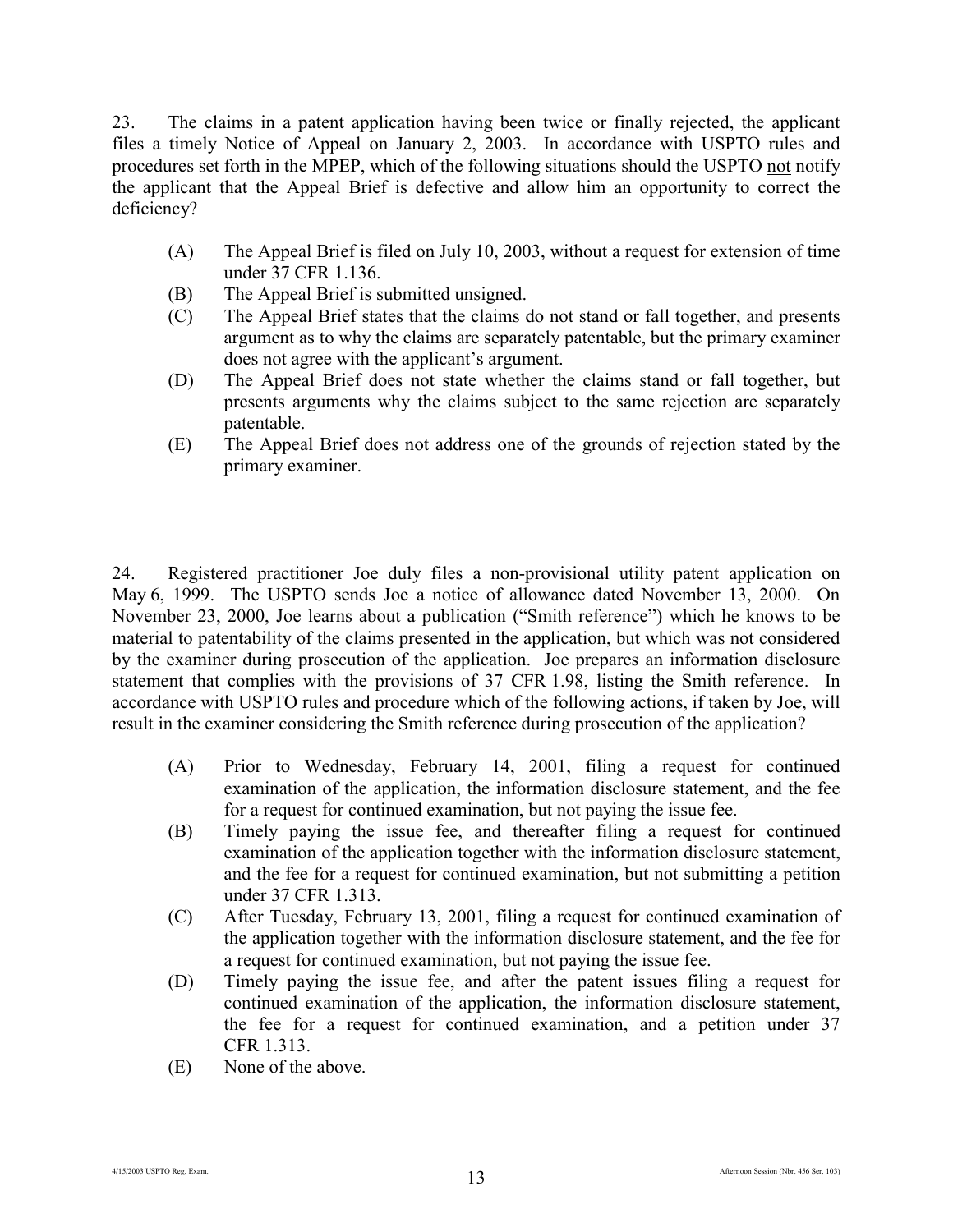25. The specification in a patent application has been objected to for lack of enablement. To overcome this objection in accordance with the USPTO rules and the procedures set forth in the MPEP, a registered practitioner may do any of the following except:

- (A) traverse the objection and specifically argue how the specification is enabling.
- (B) traverse the objection and submit an additional drawing to make the specification enabling.
- (C) file a continuation-in-part application that has an enabling specification.
- (D) traverse the objection and file an amendment without adding new matter in an attempt to show enablement.
- (E) traverse the objection and refer to prior art cited in the specification that would demonstrate that the specification is enabling to one of ordinary skill.

26. Co-inventors Smith and Jones filed an application for a patent on a cell phone, on May 15, 2002. They received a first Office action from a primary examiner rejecting the claims under 35 USC 102(a) over a publication by Bell and Watson, published on April 5, 2002, describing a cell phone having all the same features as is claimed in the patent application. In reply, the co-inventors each submitted a declaration under 37 CFR 1.131 stating that they had actually reduced the invention to practice no later than March 13, 2002. However, the declarations failed to include two claimed features. Neither the particular antenna needed to enable the cell phone could receive transmissions from the local cellular transmitting tower, nor a detachable carrying strap was included in the declarations. As evidence of their prior reduction to practice, Smith and Jones submitted their co-authored journal article. The journal article contained a figure of the cell phone as described in the declarations. That is, the cell phone shown in the figure of the article lacked an antenna and a detachable strap. The article was received by the journal on March 13, 2002, and was published on April 30, 2002. The cell phones shown in the figure in the Bell and Watson publication, and in the Smith and Jones patent application have the particular antenna and a detachable strap. Which of the following actions, if taken by the examiner, would be the most proper in accordance with USPTO rules and the procedures set forth in the MPEP?

- (A) The examiner should maintain the rejection of the claims under 35 USC 102(a) and make the rejection final.
- (B) The examiner should withdraw the rejection and look for references which have a publication date prior to May 15, 2001.
- (C) The examiner should withdraw the rejection and notify Smith and Jones that their application is in condition for allowance.
- (D) The examiner should maintain the rejection, but indicate that the claims would be allowable if Smith and Jones provided an original copy of the figure published in their journal article as factual support for their declarations.
- (E) The examiner should maintain the rejection and inform Smith and Jones that the declarations are insufficient because they cannot "swear behind" a reference which is a statutory bar.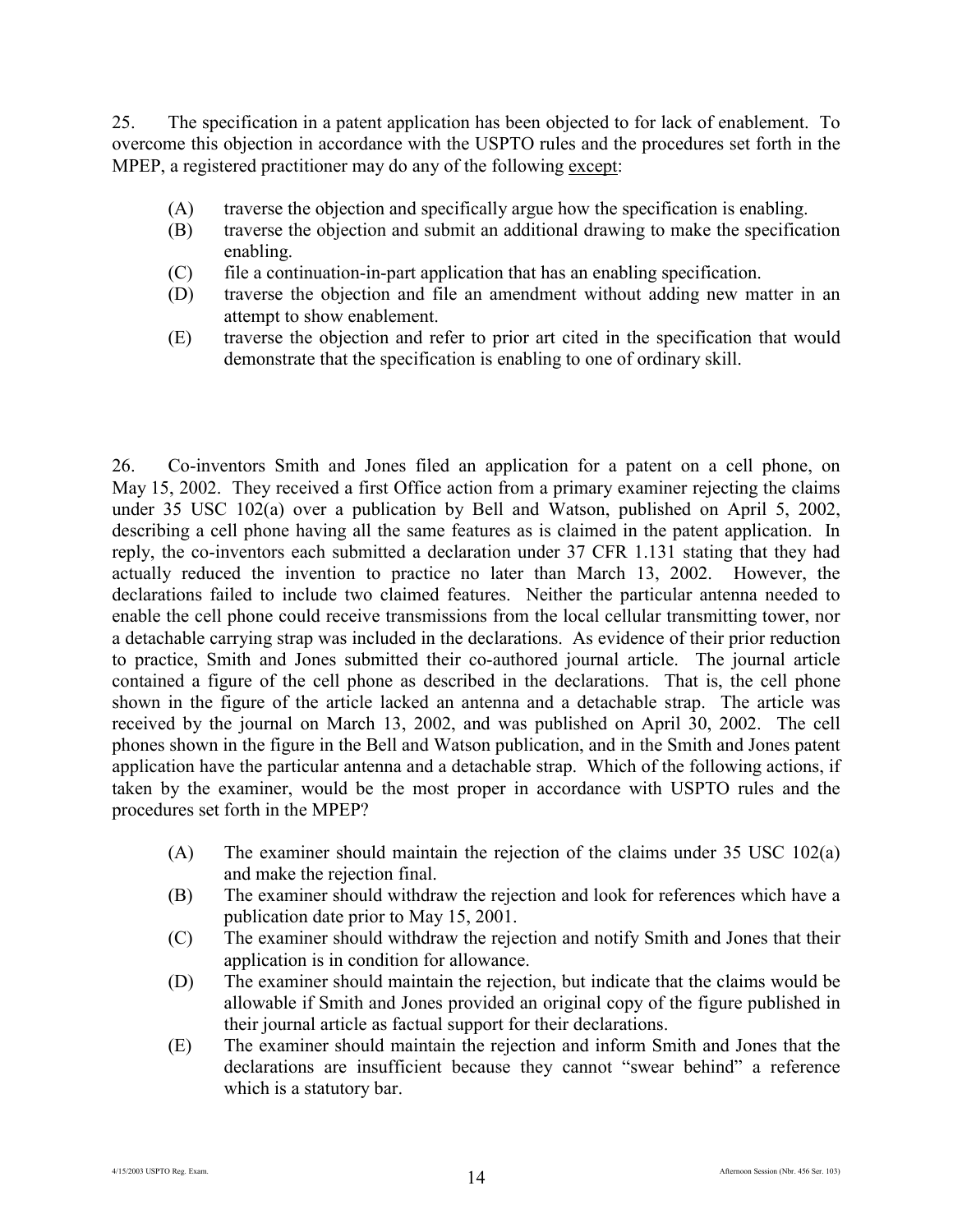27. On January 2, 2001, a registered practitioner filed a patent application with the USPTO for inventor Bock. The application includes a specification and a single claim to the invention, which reads as follows:

1. A new string consisting only of material Z that has the ability to stretch to beyond its initial unstretched length.

On June 2, 2001, the practitioner received an Office action from the primary examiner rejecting the claim. The claim is solely rejected under 35 USC 102 in view of Patent A, which discloses a string consisting only of material Z. The Office action states, "Patent A discloses a string consisting only of material Z. Patent A does not expressly teach the stretchability property of the string. Nevertheless, the recited stretchability is inherent in the string of patent A. Accordingly, patent A anticipates the claimed string." Mr. Bock believes he is entitled to a patent to his new string and authorizes the practitioner to reply to the Office action by arguing that his string stretches to ten times its initial unstretched length, something that patent A does not teach. Since this is not expressly taught in Patent A, the practitioner argues, Patent A cannot anticipate the claimed string. In accordance with USPTO rules and procedures set forth in the MPEP, is the practitioner's reply persuasive as to error in the rejection?

- (A) Yes.
- (B) Yes, but the claim should now be rejected again, this time under 35 USC 103 as obvious over Patent A.
- (C) Yes, because the stretchability property is expressly taught by Patent A.
- (D) Yes, examiner nowhere addresses the claimed limitation of stretching the string beyond its initial unstretched length.
- (E) No.

28. Ben hires a registered practitioner to prosecute his patent application. The practitioner drafted an application having fifteen claims. Claim 1 is independent, and each of claims 2-15 are singularly dependent upon claim 1. A proper non-final Office action is mailed to the practitioner. Following consultation with Ben, the practitioner timely prepared, signed, and filed a reply to the Office action containing an amendment that does not add new matter, but does add claims 16-27. Each of claims 16-27 is directed to the same invention sought to be patented through claims 1-15. The dependency of each of claims 16-27 reads "any of claims 5-15." For purposes of fee calculation in accordance with the USPTO rules and the procedures set forth in the MPEP, how many total claims are contained in the application after the amendment is entered?

- (A) One hundred thirty-six.
- (B) One hundred thirty-five.
- (C) Twenty-seven.
- (D) One hundred forty-seven.
- (E) Fifteen.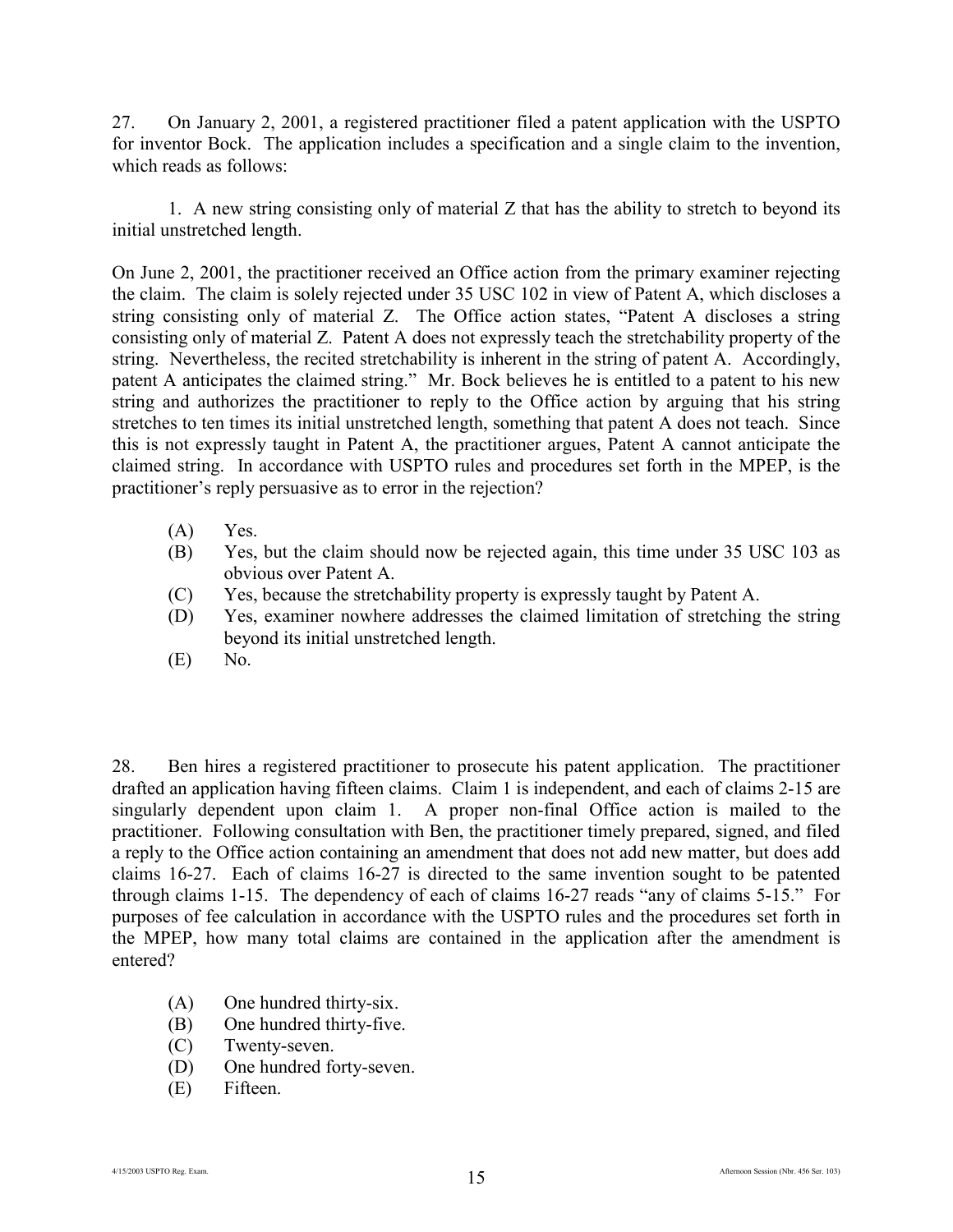29. In accordance with USPTO rules and procedures set forth in the MPEP, which of the following statements regarding operability or enablement of a prior art reference is the most correct?

- (A) The level of disclosure required for a reference to be enabling prior art is no less if the reference is a United States patent than if it is a foreign patent.
- (B) A reference is not presumed to be operable merely because it expressly anticipates or makes obvious all limitations of an applicant's claimed apparatus.
- (C) A non-enabling reference may not qualify as prior art for the purpose of determining anticipation or obviousness of the claimed invention.
- (D) A reference does not provide an enabling disclosure merely by showing that the public was in possession of the claimed invention before the date of the applicant's invention.
- (E) All of the above are correct.

30. Joan goes to a registered practitioner wanting to know the status of the applications of her competitor Pete. During Joan's previous relationship with Pete she believes she may have been a coinventor on one of the applications filed by Pete. Pete owns Applications A, B, C and D. Application B is a continuation of Application A and a redacted copy of Application A has been published under 35 USC 122(b). Joan is listed as a coinventor on Application C. Pete has an issued patent that claims priority to Application D. Assume only the last six digits of the numerical identifier are available for Application D and Application D is abandoned. Which of the following, in accordance with the USPTO rules and the procedures set forth in the MPEP, is not true?

- (A) Joan may obtain status information for Application B that is a continuation of an Application A since Application A has been published under 35 USC 122(b).
- (B) Joan may be provided status information for Application D that includes the filing date if the eight-digit numerical identifier is not available and the last six digits of the numerical identifier are available.
- (C) Joan may obtain status information for Application D since a U.S. patent includes a specific reference under 35 USC 120 to Application D, an abandoned application. Joan may obtain a copy of that application-as-filed by submitting a written request including the fee set forth in 37 CFR 1.19(b)(1).
- (D) Joan may obtain status information as to Application C since a coinventor in a pending application may gain access to the application if his or her name appears as an inventor in the application, even if she did not sign the § 1.63 oath or declaration.
- (E) Joan may obtain access to the entire Application A by submitting a written request, since, notwithstanding the fact that only a redacted copy of Application A has been published, a member of the public is entitled to see the entire application upon written request.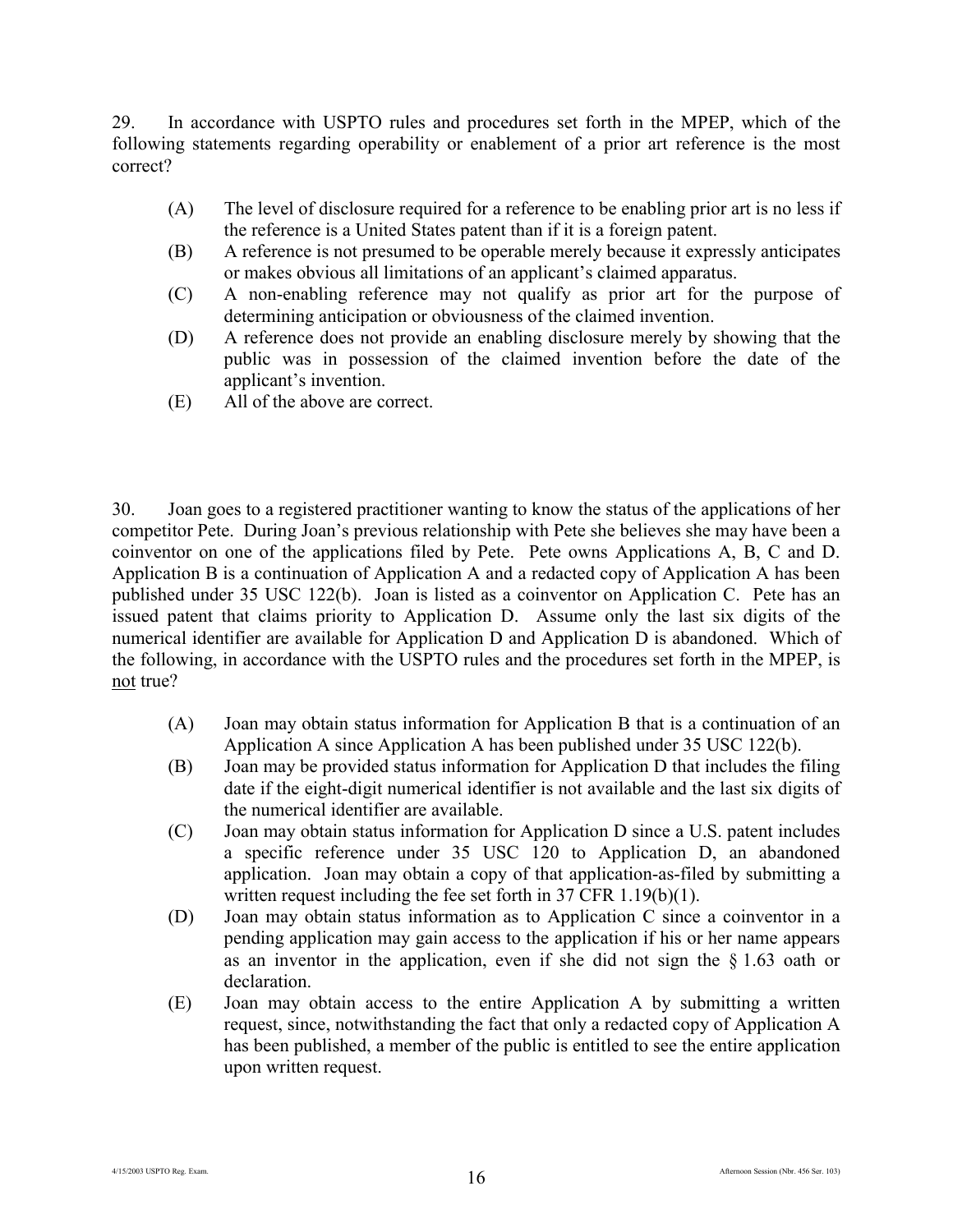31. In accordance with the USPTO rules and the procedures set forth in the MPEP, which of the following is true?

- (A) When the subject matter of an appeal is particularly difficult to understand, a patentability report is prepared by an examiner in order to present the technical background of the case to the Board of Patent Appeals and Interferences.
- (B) In those appeals in which an oral hearing has been confirmed and either the Board of Patent Appeals and Interferences or the primary examiner has indicated a desire for the examiner to participate in the oral argument, oral argument may be presented by the examiner whether or not the appellant appears.
- (C) If a patent applicant files a notice of appeal which is unsigned, it will be returned for signature, but the applicant will still receive the filing date of the unsigned notice of appeal.
- (D) Statements made in information disclosure statements are not binding on an applicant once the patent has issued since the sole purpose of the statement is to satisfy the duty of disclosure before the Office.
- (E) None of the above.

32. On January 2, 2001, a registered practitioner filed a patent application with the USPTO for inventor Bloc. The application includes a specification and a single claim to the invention which reads as follows:

1. Compound Y.

In the specification, Bloc explains that compound Y is an intermediate in the chemical manufacture of synthetic Z. With respect to synthetic Z, the specification discloses its structural formula and further states that synthetic  $Z$  is modeled on the natural form of  $Z$  to give it the same therapeutic ability to alleviate pain. The specification goes on to state that synthetic Z is also a cure for cancer. On June 2, 2001, the practitioner received an Office action from the primary examiner rejecting the claim. The claim is rejected under 35 USC 101 as being inoperative; that is, the synthetic Z does not operate to produce a cure for cancer (*i.e.*, incredible utility). Bloc believes he is entitled to a patent to his compound Y. In accordance with USPTO rules and procedures set forth in the MPEP, how best should the practitioner reply to the rejection of the claim?

- (A) Advise Bloc that he should give up because a cure for cancer is indeed incredible and is unproven.
- (B) File a reply arguing that a cure for cancer is not incredible and he can prove it if given the chance.
- (C) File a reply arguing that whether or not a cure for cancer is incredible is superfluous since Bloc has disclosed another utility – alleviating pain, which is not incredible.
- (D) File a reply arguing that the claim is directed to compound Y, not synthetic Z.
- (E) File a reply arguing that synthetic Z is modeled on the natural form of Z.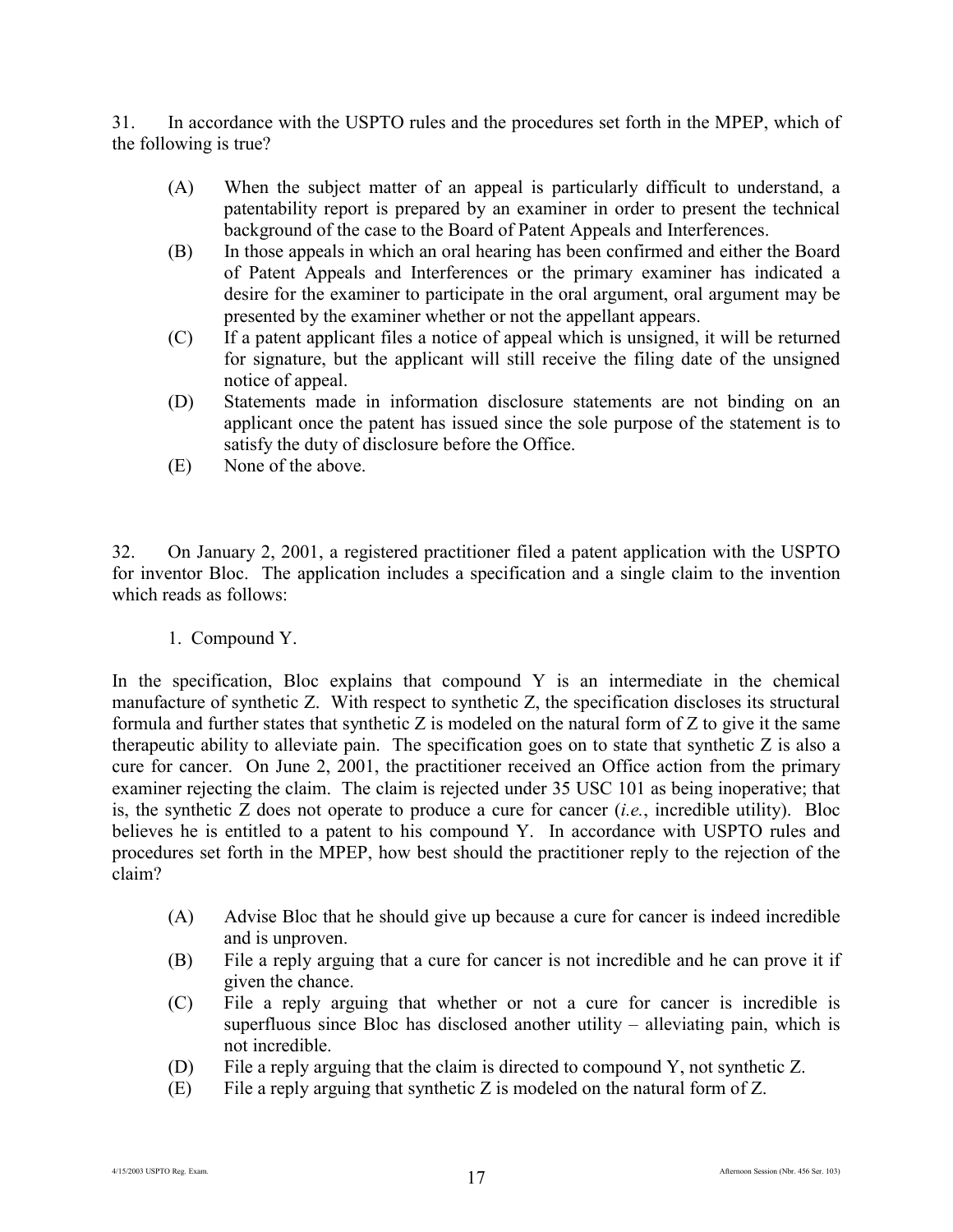33. Application No. A was published as U.S. Patent Application Publication No. B. A member of the public reviewed the listing of the file contents of the application on the Patent Application Information Retrieval system and determined that the application was still pending, that a final Office action was mailed, and that the application file is in the Technology Center where it is being examined. The member of the public does not have a power to inspect, but would like a copy of the final Office action as well as the other papers in the patent application. In accordance with the USPTO rules and the procedures set forth in the MPEP, can a copy of these papers be obtained by the member of the public, and if so, how can the copy be obtained?

- (A) No, a copy cannot be obtained because patent applications are maintained in confidence pursuant to 35 USC 122(a).
- (B) No, a copy cannot be obtained because the patent application is still pending.
- (C) Yes, a member of the public can go to the Technology Center and ask for the file for copying at a public photocopier.
- (D) Yes, the member of the public can complete a "Request for Access to an Application Under 37 CFR 1.14(e)" and, without payment of a fee, order the file from the File Information Unit. Upon the Unit's receipt of the application, the member of the public can use a public photocopier to make a copy.
- (E) Yes, the member of the public can order a copy from the Office of Public Records, with a written request and payment of the appropriate fee.

34. A first Office action on the merits rejecting Claim 1 under 35 USC 103 as being obvious in view of reference A set a three month shortened statutory period for reply. A registered practitioner files a timely response (without an extension of time) to the first Office action amending Claim 1 to include a limitation not found in reference A or any other prior art of record. However, the limitation also lacks support in applicant's original disclosure, *i.e.*, it is new matter. Which of the following courses of action, if taken by the primary examiner, would be in accord with the USPTO rules and the procedures set forth in the MPEP?

- (A) Hold the application abandoned after expiration of the three month shortened statutory period for reply because an amendment adding new matter to the claims is not a *bona fide* response.
- (B) Consider the new matter and reject Claim 1 under 35 USC 101 because a claim that recites new matter lacks utility.
- (C) Consider the new matter and treat Claim 1, determining whether the invention as claimed with the new matter, would have been obvious in view of reference A, and reject Claim 1 under 35 USC 112, first paragraph, for lack of support in the original disclosure for new matter.
- (D) Ignore the new matter and reject Claim 1 again under § 103 in view of reference A.
- (E) All of the above.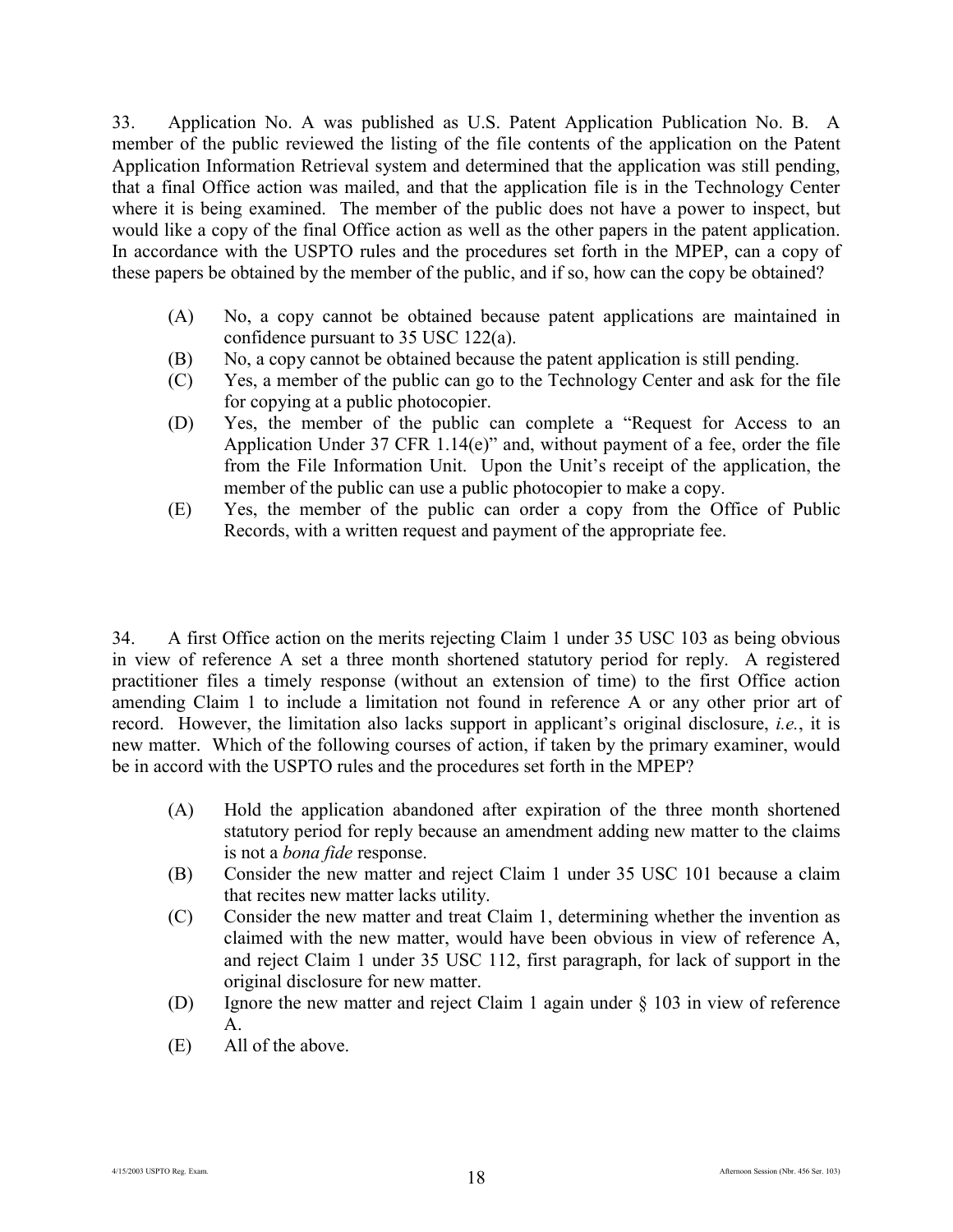35. Which of the following is a proper basis for establishing a substantial new question of patentability to obtain reexamination in accordance with proper USPTO rules and the procedures set forth in the MPEP?

- (A) An admission *per se* by the patent owner of record that the claimed invention was on sale, or in public use more than one year before any patent application was filed in the USPTO.
- (B) A prior art patent that is solely used as evidence of an alleged prior public use.
- (C) A prior art patent that is solely used as evidence of an alleged insufficiency of disclosure.
- (D) A printed publication that is solely used as evidence of an alleged prior offer for sale.
- (E) None of the above.
- 36. Which of the following is not a policy underlying the public use bar of 35 USC 102(b)?
	- (A) Discouraging the removal, from the public domain, of inventions that the public reasonably has come to believe are freely available.
	- (B) Favoring the prompt and widespread disclosure of inventions.
	- (C) Allowing the inventor(s) a reasonable amount of time following sales activity to determine the potential economic value of a patent.
	- (D) Increasing the economic value of a patent by extending the effective term of the patent up to one year.
	- (E) Prohibiting the inventor(s) from commercially exploiting the invention for a period greater than the statutorily prescribed time.

37. In accordance with the USPTO rules and the procedures set forth in the MPEP, a grant of small entity status entitles an applicant to which of the following?

- (A) Applicant will receive an accelerated examination by having the application advanced out of order.
- (B) Applicant can use a certificate of mailing under 37 CFR 1.8 to obtain a U.S. filing date that is earlier than the actual USPTO receipt date of the application.
- (C) Applicant will obtain a refund of all fees paid to the USPTO where applicant demonstrates: (i) a changed purpose for which the fees were paid, (ii) the fees were not paid by mistake, and (iii) the fees were not paid in excess of the amount required.
- (D) Applicant can pay a fee to file a request for continued examination pursuant to 37 CFR 1.114 that is less than the fee paid by other than a small entity.
- (E) None of the above.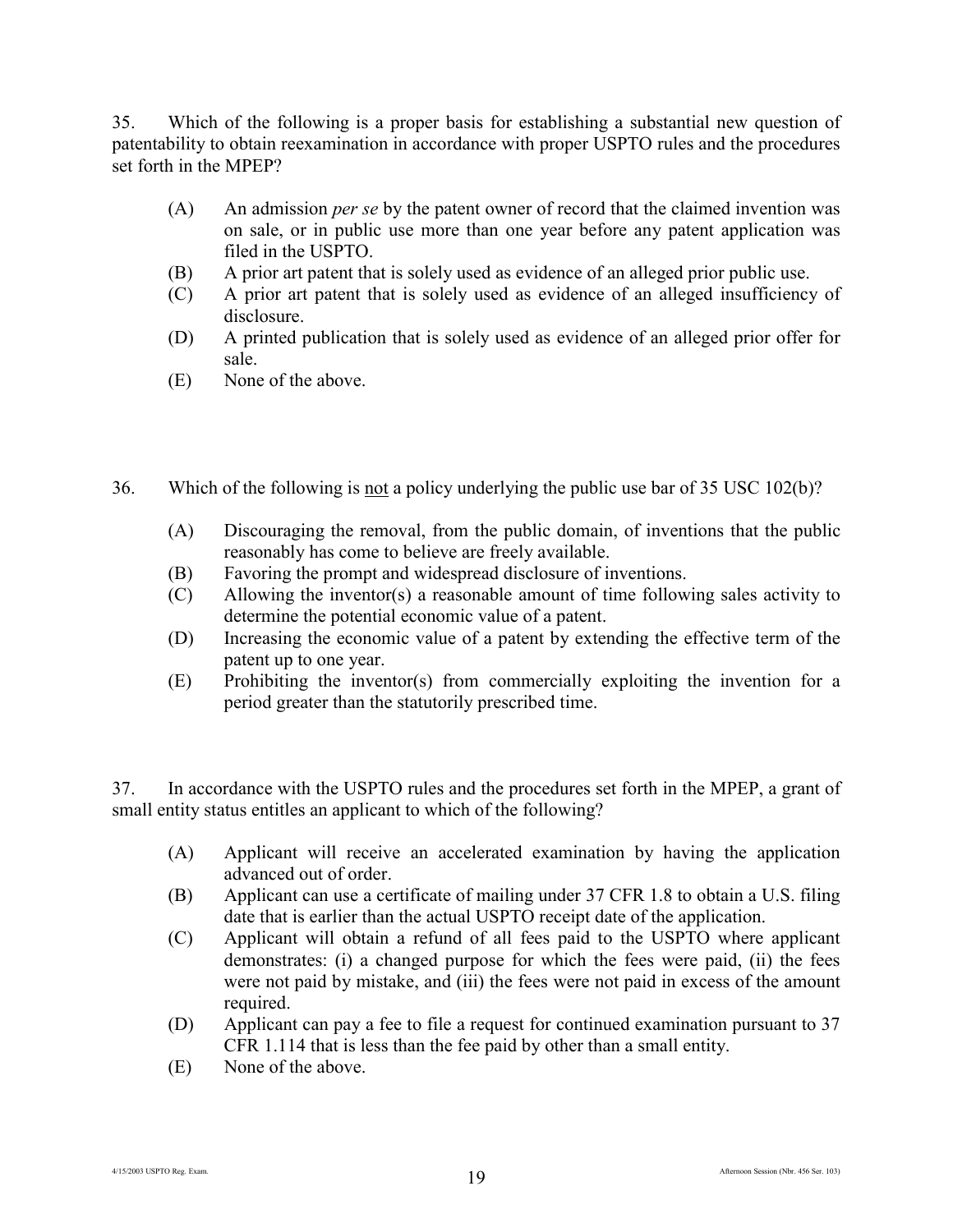38. In accordance with USPTO rules and the procedures set forth in the MPEP, an amendment filed with or after a notice of appeal under 37 CFR 1.191(a), but before jurisdiction has passed to the Board of Patent Appeals and Interferences, should be entered by the primary examiner where the amendment:

- (A) requests unofficial consideration by the examiner.
- (B) is less than six pages long.
- (C) removes issues from appeal.
- (D) presents more specific claims, because it is believed that they may have a better chance of being allowable even though the claims do not adopt the examiner's suggestions.
- (E) introduces new issues, allowing the examiner to rethink his position.

39. An examiner has properly established a *prima facie* showing of no specific and substantial credible utility for the claimed invention in a patent application filed in February 2001. An applicant can sustain the burden of rebutting and overcoming the showing in accordance with the USPTO rules and the procedures set forth in the MPEP by:

- (A) Providing reasoning or arguments rebutting the basis or logic of the *prima facie* showing.
- (B) Amending the claims.
- (C) Providing evidence in the form of a declaration under 37 CFR 1.132 rebutting the basis or logic of the *prima facie* showing.
- (D) Providing evidence in the form of a printed publication rebutting the basis or logic of the *prima facie* showing.
- (E) All of the above.

40. Which of the following is not a proper incorporation by reference in an application prior to allowance according to the USPTO rules and the procedures set forth in the MPEP?

- (A) Incorporating material necessary to describe the best mode of the claimed invention by reference to a commonly owned, abandoned U.S. application that is less than 20 years old.
- (B) Incorporating non-essential material by reference to a prior filed, commonly owned pending U.S. application.
- (C) Incorporating material that is necessary to provide an enabling disclosure of the claimed invention by reference to a U.S. patent.
- (D) Incorporating non-essential material by reference to a hyperlink.
- (E) Incorporating material indicating the background of the invention by reference to a U.S. patent which incorporates essential material.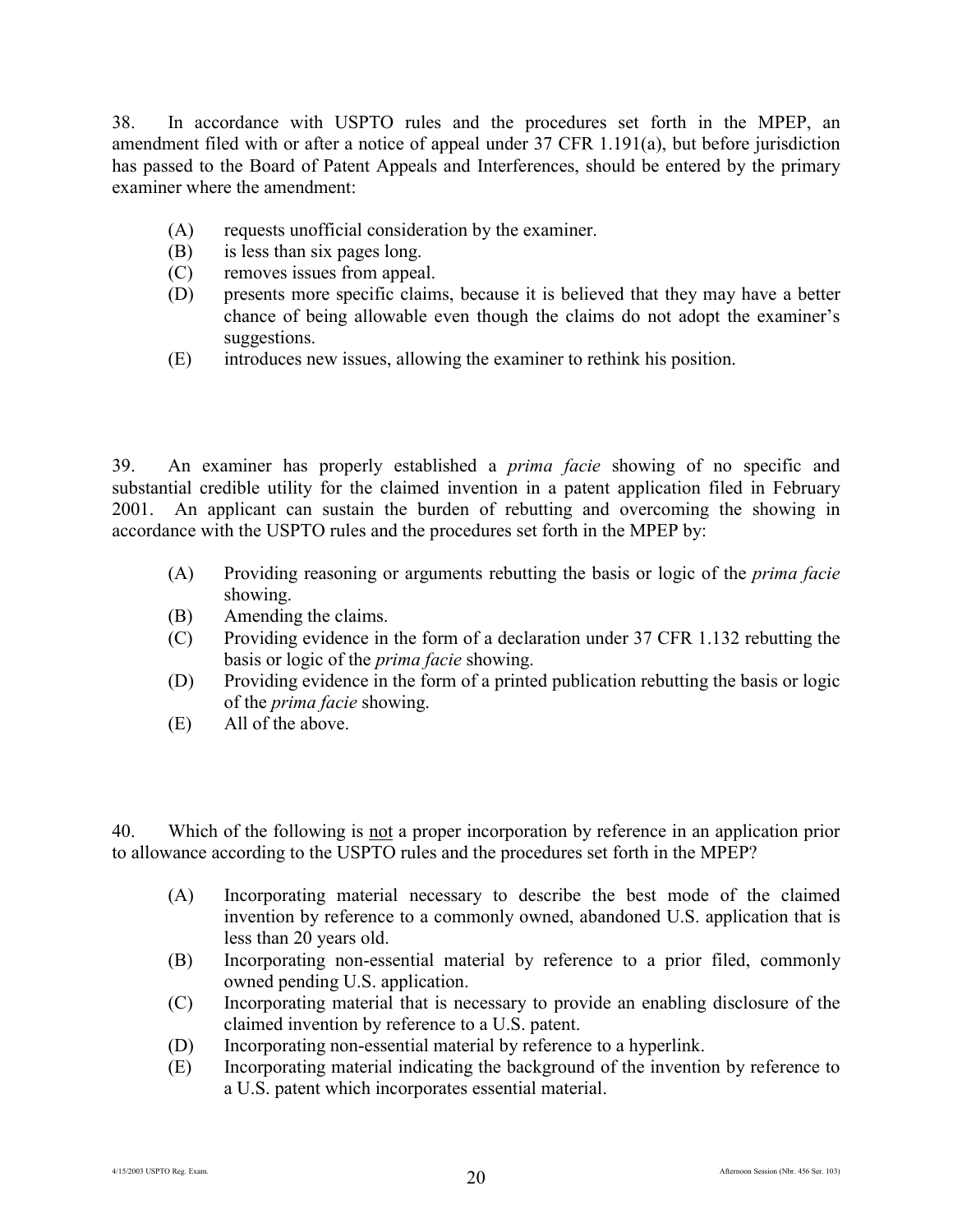41. Evidence that a claim may not comply with the second paragraph of 35 USC 112 occurs in accordance with the USPTO rules and the procedure set forth in the MPEP where:

- (A) Remarks filed by applicant in a reply or brief regarding the scope of the invention differ and do not correspond in scope with the claim.
- (B) There is a lack of agreement between the language in the claims and the language set forth in the specification.
- (C) The scope of the claimed subject matter is narrowed during pendency of the application by deleting the originally much broader claims, and presenting claims to only the preferred embodiment within the originally much broader claims.
- (D) Claims in a continuation application are directed to originally disclosed subject matter (in the parent and continuation applications) which applicants did not regard as part of their invention when the parent application was filed.
- (E) All of the above.

42. Paprika is a known product. A patent application discloses a composition which is made by subjecting paprika to processing steps X, Y and Z. The composition is disclosed to be useful in treating cancer. The application was filed June 1, 2002. A reference published May 1, 2001 discloses a food product made by subjecting paprika to processing steps X, Y and Z. The reference does not disclose that the resulting composition has any properties that would make it useful for treating cancer. In accordance with USPTO rules and procedures set forth in the MPEP, which of the following claims is not anticipated by the reference?

- (A) A composition made by the process of subjecting paprika to processing steps X, Y and Z, wherein the composition is effective for treating cancer.
- (B) A composition for treating cancer, made by the process of subjecting paprika to processing steps X, Y and Z.
- (C) A method of making a cancer-treating composition, comprising subjecting paprika to processing steps X, Y and Z.
- (D) A method of treating cancer, comprising administering an effective amount of a composition made by subjecting paprika to processing steps X, Y and Z.
- (E) All of the above.

43. Which of the following definitions does not accord with proper USPTO rules and the procedures set forth in the MPEP relating to drawings in patent applications?

- (A) Original drawings are drawings submitted with the application when filed, and may be either formal or informal.
- (B) Formal drawings are stamped "approved" by the Draftsperson.
- (C) Drawings may be informal for reasons such as the size of reference elements.
- (D) A substitute drawing is usually submitted to replace an original formal drawing.
- (E) A drawing may be declared as informal by the applicant when filed.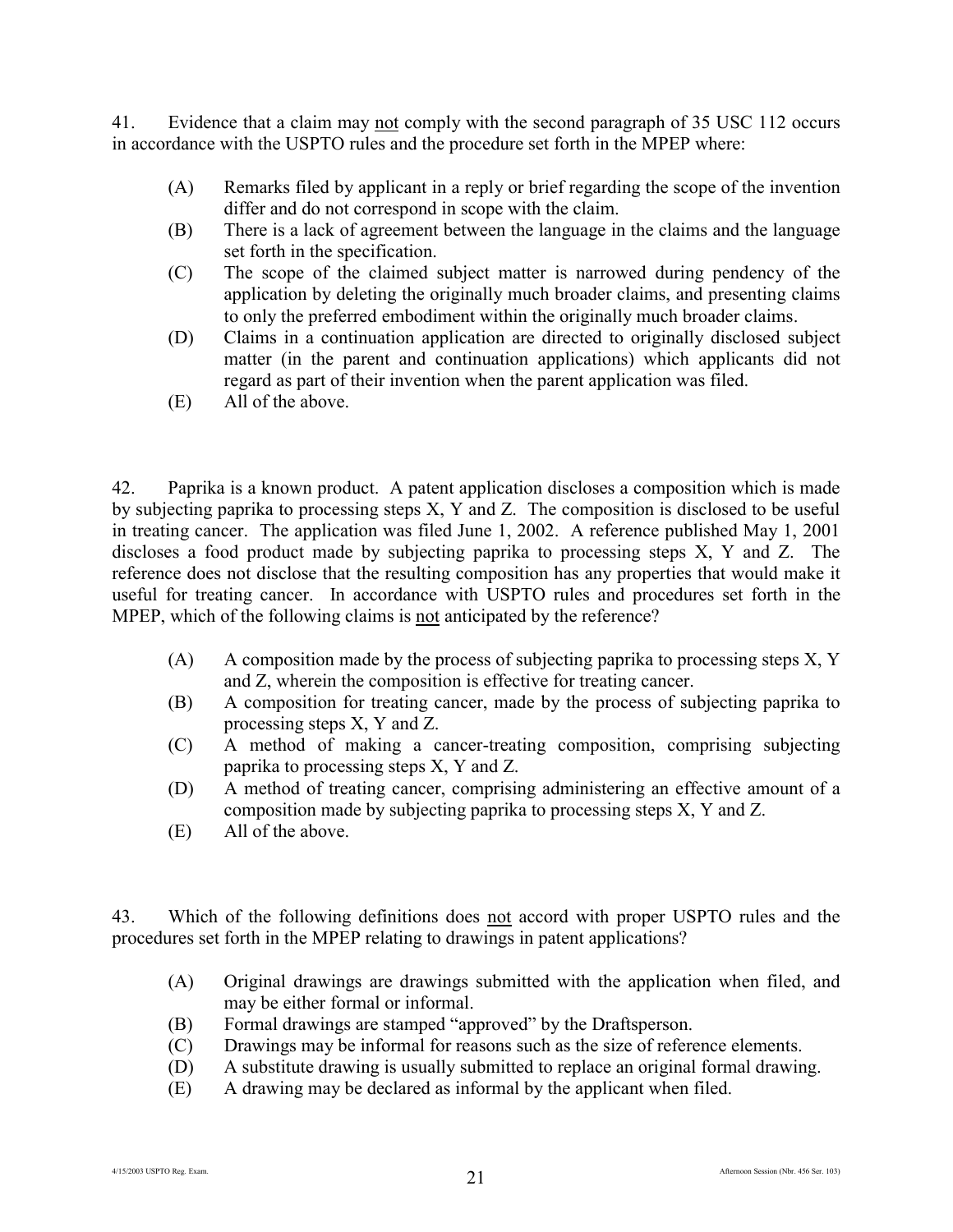44. In accordance with the USPTO rules and the procedures set forth in the MPEP, which of the following, if any, is true?

- (A) The loser in an interference in the PTO is estopped from later claiming he or she was the first to invent in a Federal District Court since the loser must win in the USPTO or he/she will lose the right to contest priority.
- (B) A person being sued for infringement may file a request for reexamination without first obtaining the permission of the Court in which the litigation is taking place.
- (C) A practitioner may not represent spouses, family members or relatives before the USPTO since such representation inherently creates a conflict of interest and a practitioner is likely to engage in favoritism over his/her other clients.
- (D) Employees of the USPTO may not apply for a patent during the period of their employment and for two years thereafter.
- (E) None of the above.

45. Al files an application for a patent. After the Notice of Allowance is mailed and the issue fee has been paid Al discovers a prior art reference which is material to patentability. What should Al do in accordance with the USPTO rules and the procedures set forth in the MPEP?

- (A) Al should file a prior art statement under 37 CFR 1.501 that will be placed in the patent file upon issuance of the application as a patent.
- (B) Since the issue fee has been paid, Al no longer has a duty to disclose to the Office material prior art. He is under no obligation to submit the prior art reference to the Office.
- (C) Since the issue fee has been paid, it is too late to have the examiner consider the reference in this application. Al should file a continuation application to have the reference considered and allow the original patent application to issue as a patent.
- (D) Al should file a petition to have the application withdrawn from issuance, citing the finding of additional material prior art as the reason for withdrawal. continuation application should also be filed with an information disclosure statement containing the reference in order to have the reference considered.
- (E) Al should file an amendment under 37 CFR. 1.312 deleting all of the claims which are unpatentable over the reference since an amendment deleting claims is entitled to entry as a matter of right.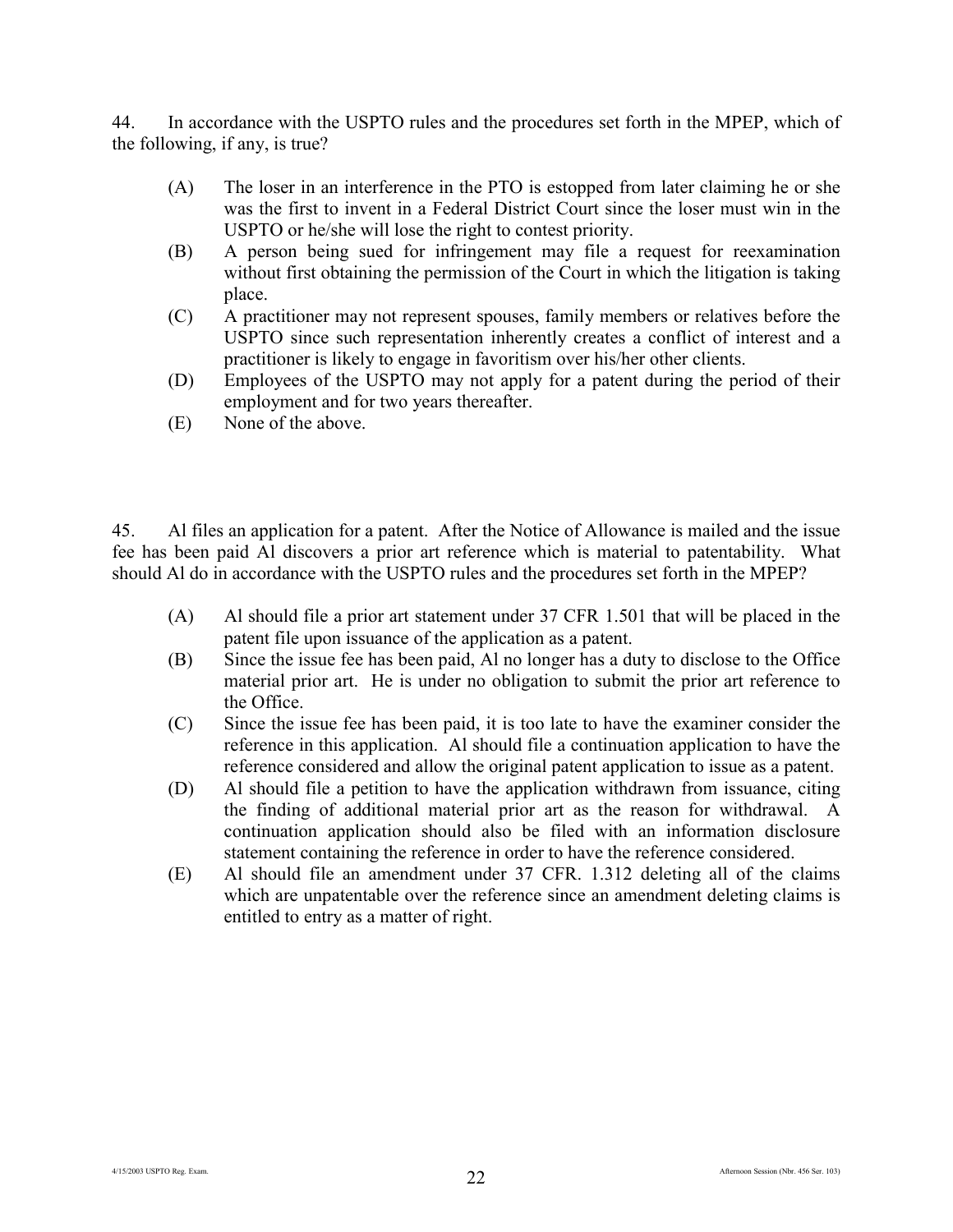46. In accordance with USPTO rules and procedures set forth in the MPEP, which of the following is not a "printed publication" under 35 USC 102(b), with respect to a patent application filed June 1, 2002?

- (A) A paper that was orally presented at a meeting held May 1, 2001, where the meeting was open to all interested persons and the paper was distributed in written form to six people without restriction.
- (B) A doctoral thesis that was indexed, cataloged, and shelved May 1, 2001, in a single, university library.
- (C) A research report distributed May 1, 2001, in numerous copies but only internally within an organization and intended to remain confidential.
- (D) A reference available only in electronic form on the Internet, which states that it was publicly posted May 1, 2001.
- (E) A technical manual that was shelved and cataloged in a public library as of May 1, 2001, where there is no evidence that anyone ever actually looked at the manual.

47. John, unaware of the existence of Jane's U.S. patent, which issued on Tuesday, July 11, 2000, files a patent application on Friday, January 11, 2001. John's application and Jane's patent are not commonly owned. On Thursday, July 11, 2001, in reply to an Office action rejecting all of his claims, John files an amendment canceling all of his claims and adding claims setting forth, for the first time, "substantially the same subject matter" as is claimed in Jane's patent. The examiner rejects John's claims on the basis of 35 USC 135(b). Which of the following statements accords with the USPTO rules and the procedures set forth in the MPEP?

- (A) The rejection is improper because 35 USC 135(b) relates to interferences.
- (B) The rejection is proper because 35 USC 135(b) is not limited to *inter partes* proceedings, but may be used as a basis for *ex parte* rejections.
- (C) Since John's claims would interfere with Jane's unexpired patent, the proper procedure is for the examiner to declare an interference rather than to reject John's claims.
- (D) The rejection is proper merely by reason of the fact that John's claims are broad enough to cover the patent claims.
- (E) The rejection is improper inasmuch as John is claiming "substantially the same subject matter" as is claimed in the patent.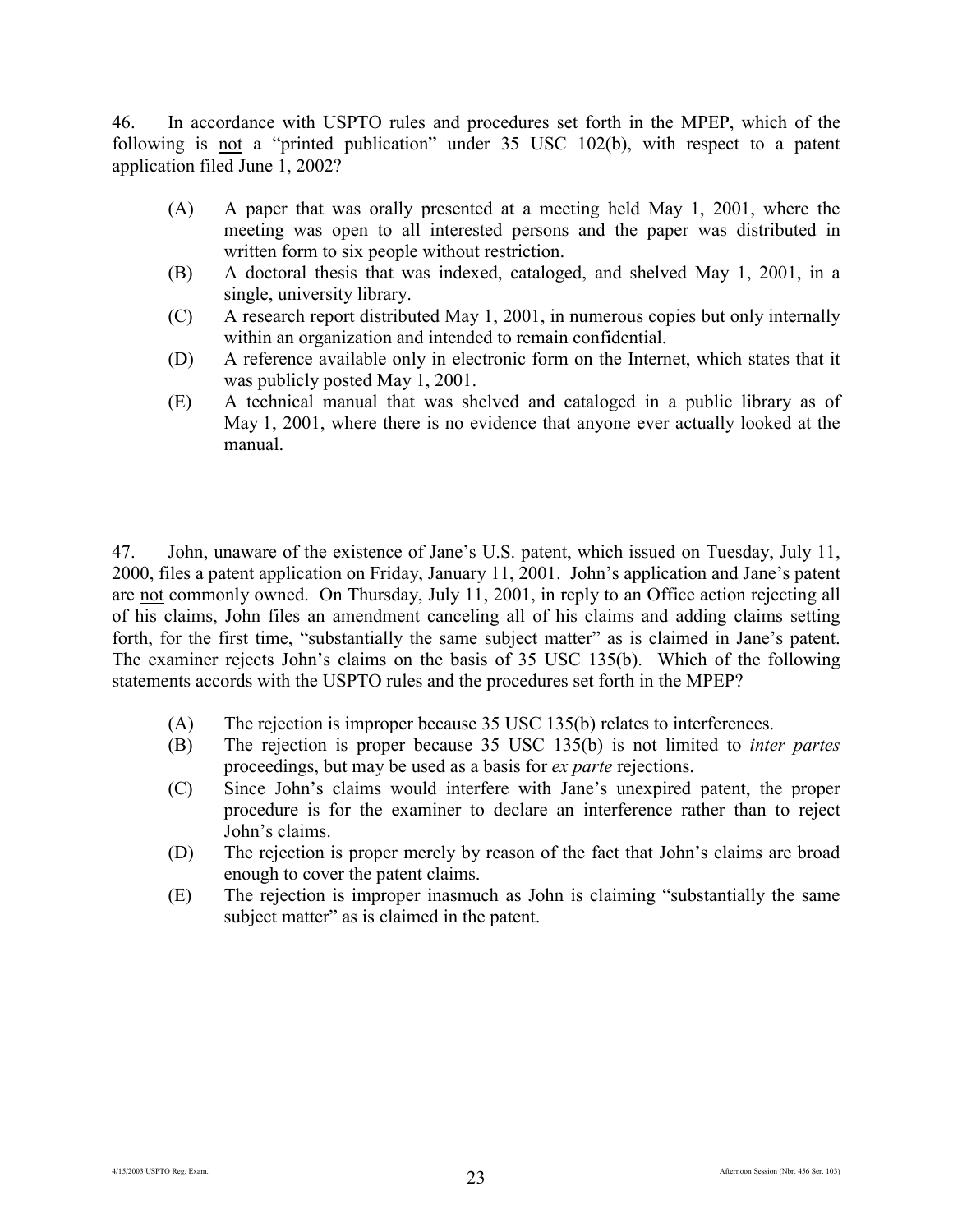48. In accordance with the USPTO rules and the procedures set forth in the MPEP, which of the following statements regarding a proper prior art reference is true?

- (A) Canceled matter in the application file of a U.S. patent is a prior art reference as of the filing date under 35 USC 102(e).
- (B) Where a patent refers to and relies on the disclosure of a copending subsequently abandoned application, such disclosure is not available as a reference.
- (C) Where the reference patent claims the benefit of an earlier filed, copending but subsequently abandoned application which discloses subject matter in common with the patent, and the abandoned application has an enabling disclosure for the common subject matter and the claimed matter in the reference patent, the effective date of the reference patent as to the common subject matter is the filing date of the reference patent.
- (D) Matter canceled from the application file wrapper of a U.S. patent may be used as prior art as of the patent date.
- (E) All foreign patents are available as prior art as of the date they are translated into English.

49. In accordance with USPTO rules and procedures set forth in the MPEP, which of the following statements regarding claim interpretation during patent prosecution is incorrect?

- (A) A claim is to be given its broadest reasonable interpretation in light of the supporting disclosure in the specification.
- (B) Because a claim is read in light of the specification, the claim may properly be narrowed by interpreting it as including elements or steps disclosed in the specification but not recited in the claim.
- (C) If an applicant does not define a claim term in the specification, that term is given its ordinary meaning in the art.
- (D) When an explicit definition of a claim term is provided in an applicant's specification, that definition controls the interpretation of the term as it is used in the claims.
- (E) Means plus function language in claims which defines the characteristics of a machine or manufacture includes only the corresponding structures or materials disclosed in the specification and equivalents thereof.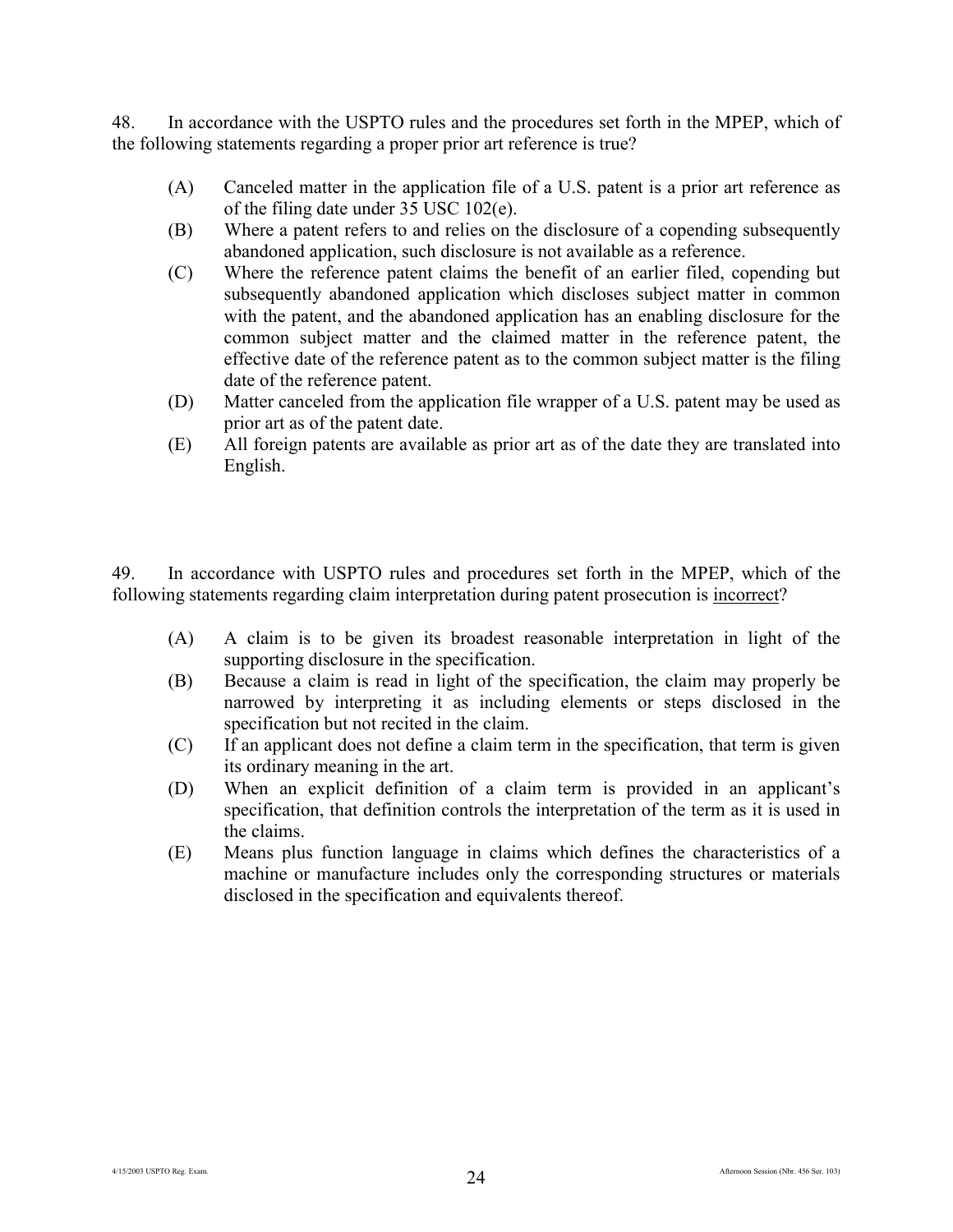50. A registered practitioner files a nonprovisional utility application in 2000. In 2002, the practitioner files a continuation-in-part application and claims benefit of the filing date of the 2000 application for the 2002 application. Thereafter, the practitioner amends the 2002 application to include claims that were not present in the either the originally filed 2000 application or the originally filed 2002 application. The primary examiner properly concludes that the added claims are not supported by the original disclosure in either application. Which of the following is in accord with the USPTO rules and the procedures set forth in the MPEP?

- (A) The added claims are rejected for lack of written description under 35 USC 112, first paragraph.
- (B) The added claims are rejected as new matter under 35 USC 132.
- (C) The added claims are denied benefit of the filing date of the 2000 application.
- $(D)$   $(A)$  and  $(B)$ .
- $(E)$   $(A)$  and  $(C)$ .